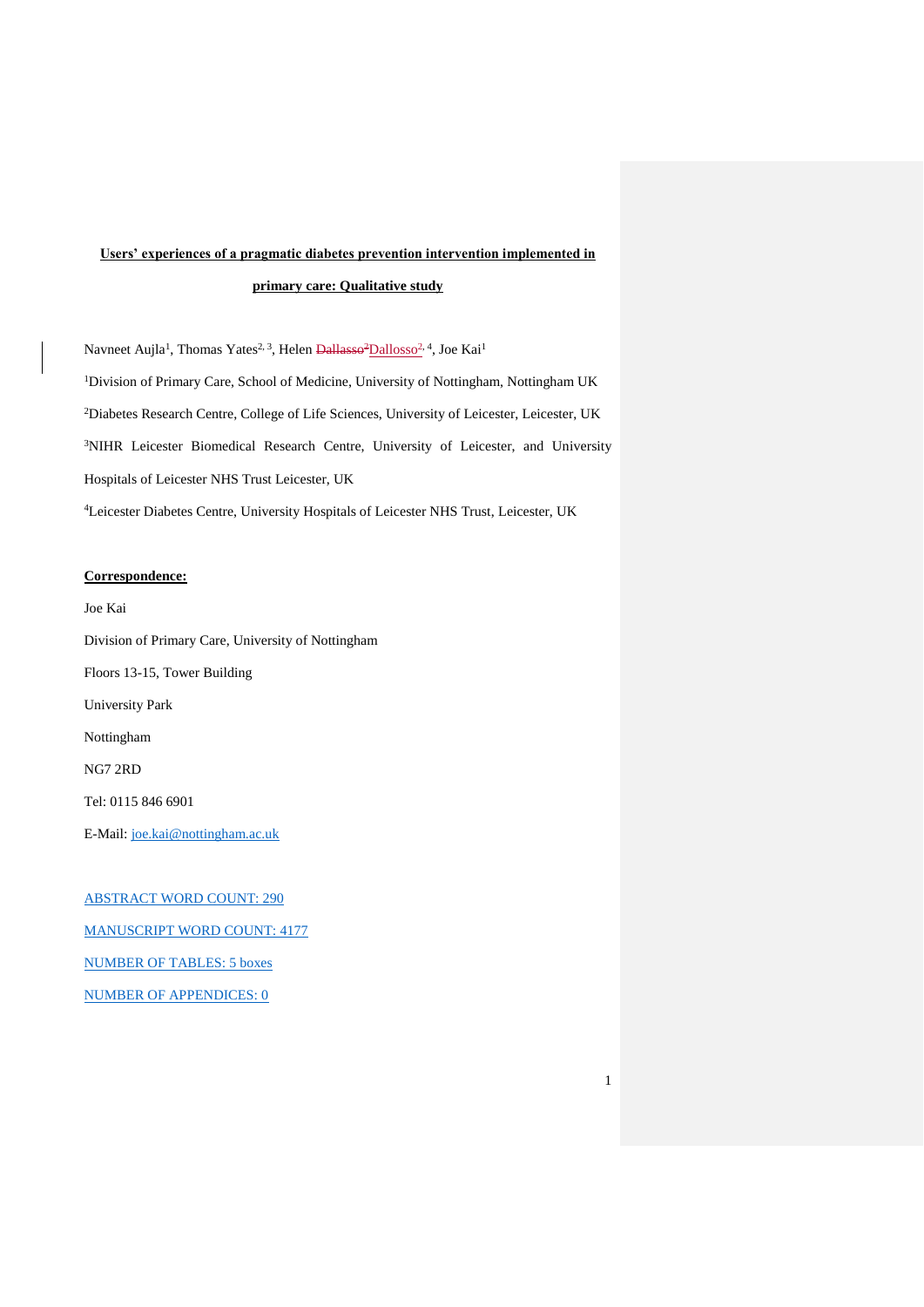# **ABSTRACT**

**Objectives:** To explore service-user and provider experience of the acceptability and feasibility of the *Let's Prevent Diabetes* programme, a pragmatic six-hour behavioural intervention using structured group education, introduced into primary care practice.

**Design:** Qualitative interview-based study

**Setting:** Primary care and community

Participants: Purposeful sample of 32 participants, including 22 people at high risk of diabetes who either attended, defaulted from, or declined the intervention; and 10 stakeholder professionals involved in implementation.

**Results**: Participants had low prior awareness of their elevated risk and were often surprised to be offered intervention. Attenders were commonly older, white, retired and motivated to promote their health; who found their session helpful, particularly for social interaction, raising dietary awareness, and convenience of community location. Attenders highlighted lack of depth, repetition within and length of session, difficulty meeting culturally diverse needs, and no follow up as negative features. Those who defaulted from, or who declined the intervention were apprehensive, uncertain or unconvinced about whether they were at risk; sought more specific information about the intervention, and were deterred by its group nature and day-long duration, with competing work or family commitments. Local providers recognised inadequate communication of diabetes risk to patients. They highlighted challenges for implementation, including resource constraints, and facilitation at individual general practice or locality level. **Conclusions:** This pragmatic diabetes prevention intervention was acceptable and feasible in practice, particularly for older, white, retired and health-motivated people. Pre-intervention information and communication of diabetes risk should be improved, with closer integration of services, to facilitate uptake and follow up. Further development of this, or other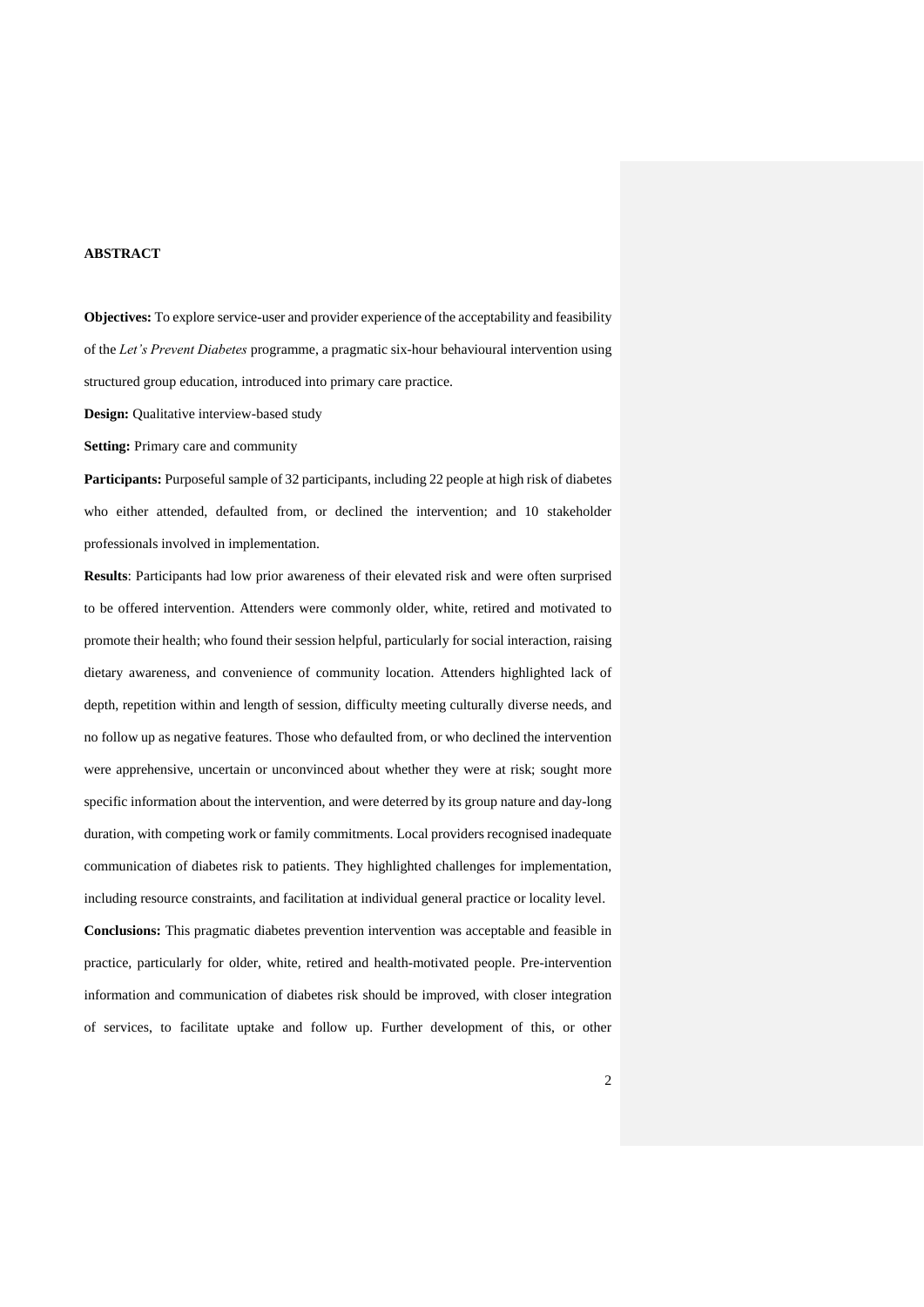interventions, is needed to enable wider, and more socially diverse, engagement of people at risk. Balancing a locality and individual practice approach, and how this is resourced are considerations for longer-term sustainability.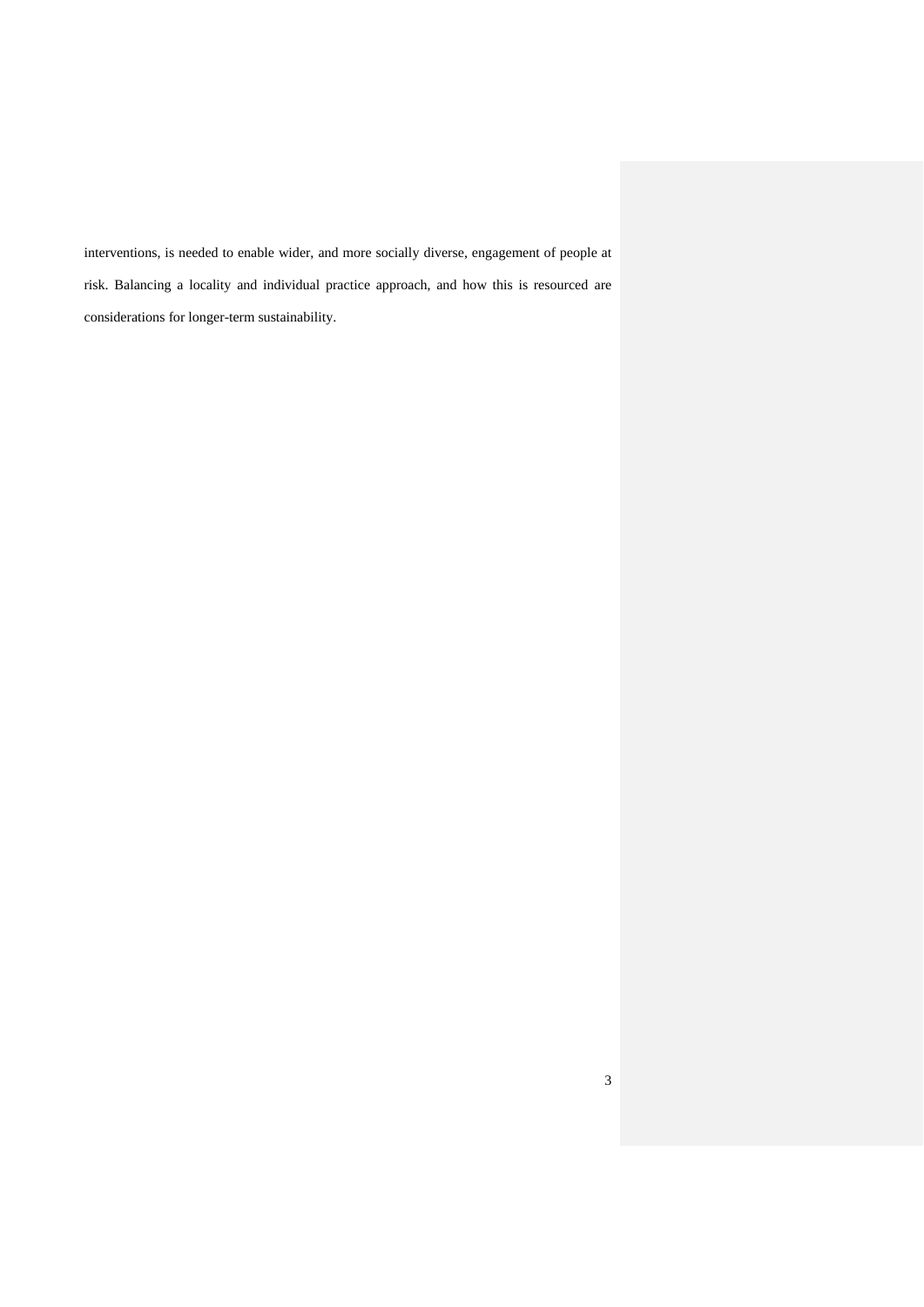# **STRENGTHS AND LIMITATIONS**

will be reported separately.

| 3  | $\bullet$ | This study provides insights into how early implementation of a pragmatic diabetes      |  |
|----|-----------|-----------------------------------------------------------------------------------------|--|
| 4  |           | prevention programme was experienced in practice, suggesting how engagement and         |  |
| 5  |           | the intervention might be developed or enhanced.                                        |  |
| 6  |           | • Data were generated and analysed by researchers independent from those who            |  |
| 7  |           | developed or implemented the intervention.                                              |  |
| 8  | $\bullet$ | The purposeful sample reflected the demographic of the population who received the      |  |
| 9  |           | intervention, but also included respondents who defaulted from or declined the          |  |
| 10 |           | intervention, and who were educationally diverse. However ethnic diversity was          |  |
| 11 |           | limited.                                                                                |  |
| 12 | $\bullet$ | Quantitative evaluation data for the whole intervention population are also needed, and |  |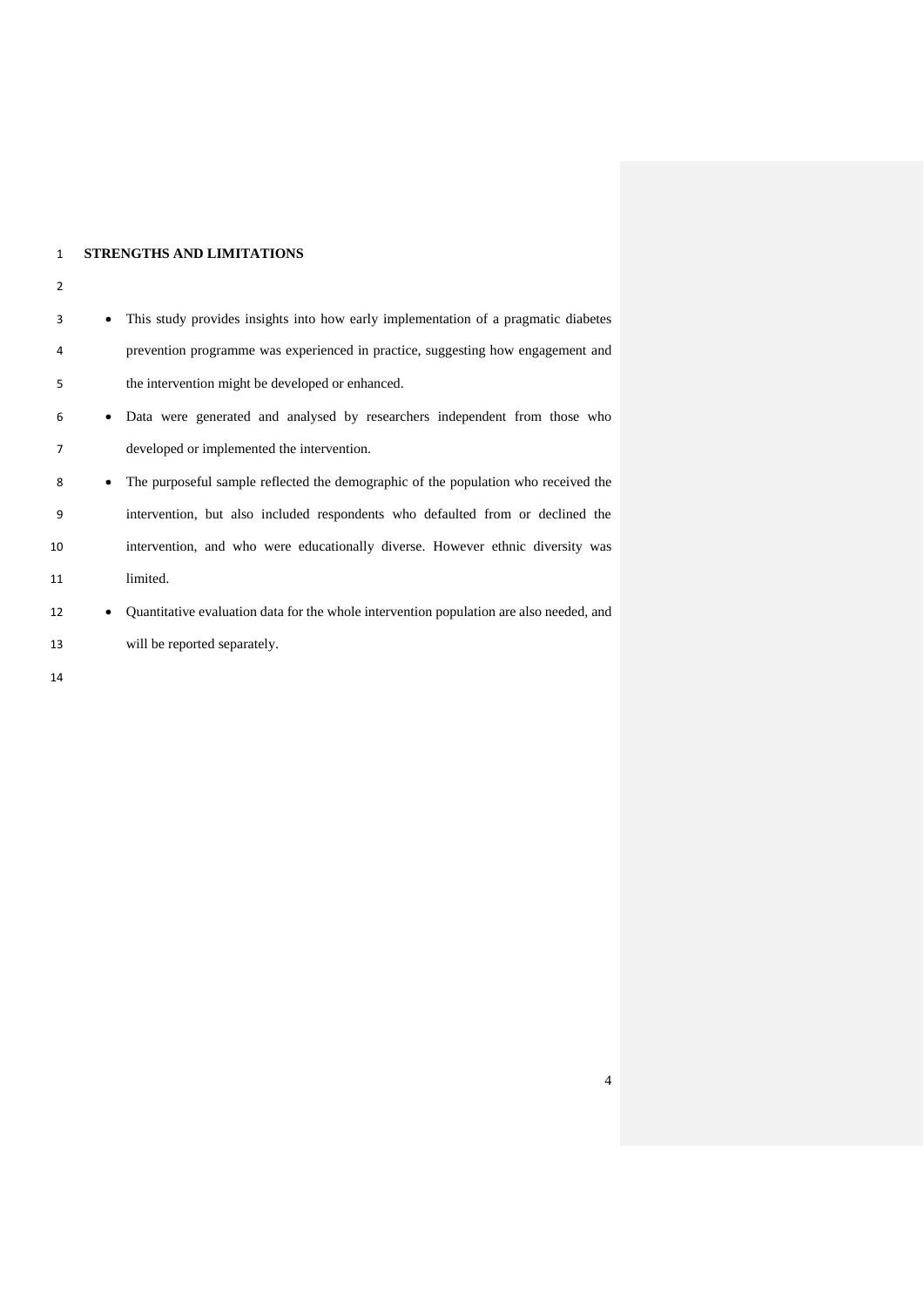# **INTRODUCTION**

| 16 | Diabetes mellitus is <u>one of the estimated to affect 422 million individuals globally and</u>   |
|----|---------------------------------------------------------------------------------------------------|
| 17 | represents one of the greatest health care challenges of for health earethis age, affecting       |
| 18 | millions of individuals globally [1]. In the UK, management of diabetes costs 10% of the entire   |
| 19 | (T2DM), is thus a key public and health care priority [4]. Intervention trials have shown the     |
| 20 | eonsidered athe cornerstone of diabetes prevention programmes [6] and address non-diabetic        |
| 21 | hyperglycaemia as one of the major risk factors for T2DM; non-diabetic hyperglycaemia.- In        |
| 22 | the UK, the NHS Diabetes Prevention Programme (NHS DPP) was recently launched as a                |
| 23 | national programme, with phased implementation planned across England for up to 100,000 at        |
| 24 | high risk of T2DM by 2020 [7]. Early data from national pilot sites (2016 - 2017) has been        |
| 25 | promising, suggesting higher than expected uptake [8]. In the UK, around 19% of the adult         |
| 26 | The Let's Prevent Diabetes programme was developed with complex interventions guidance            |
| 27 | [10, 11]. It is a six-hour pragmatic behavioural intervention, adopting a structured education    |
| 28 | approach, delivered by two trained educators in a group format, using presentation of             |
| 29 | information, and facilitation of group sharing of experiences and interaction (further details    |
| 30 | reported elsewhere) [12-15]). It uses a theory driven, person-centred written curriculum,         |
| 31 | designed to target perceptions and knowledge of diabetes and diabetes risk as well as the         |
| 32 | motivational and volitional determinants of behaviour change, including self-efficacy, goal       |
| 33 | setting and self-monitoring. The programme is aimed at supporting individuals with a high risk    |
| 34 | of type 2 diabetes to better understand what their risk means and to set goals for weight loss, a |
| 35 | healthy diet and increased physical activity. The programme was designed for a primary care       |
| 36 | setting and was evaluated in a randomised controlled trial [12, 14]. This suggested that          |
| 37 | delivering this programme in primary care could lead to modest reductions in the risk of T2DM     |
| 38 | [12]. However, 23% of those consenting and randomised to the intervention did not attend the      |
| 39 | first six-hour education session, and 71% failed to attend annual 'refresher' sessions [14].      |

**Field Code Changed Field Code Changed Field Code Changed**

**Field Code Changed**

**Field Code Changed**

**Field Code Changed**

**Field Code Changed**

**Field Code Changed**

|  | <b>Field Code Changed</b> |  |  |
|--|---------------------------|--|--|
|  |                           |  |  |

**Field Code Changed**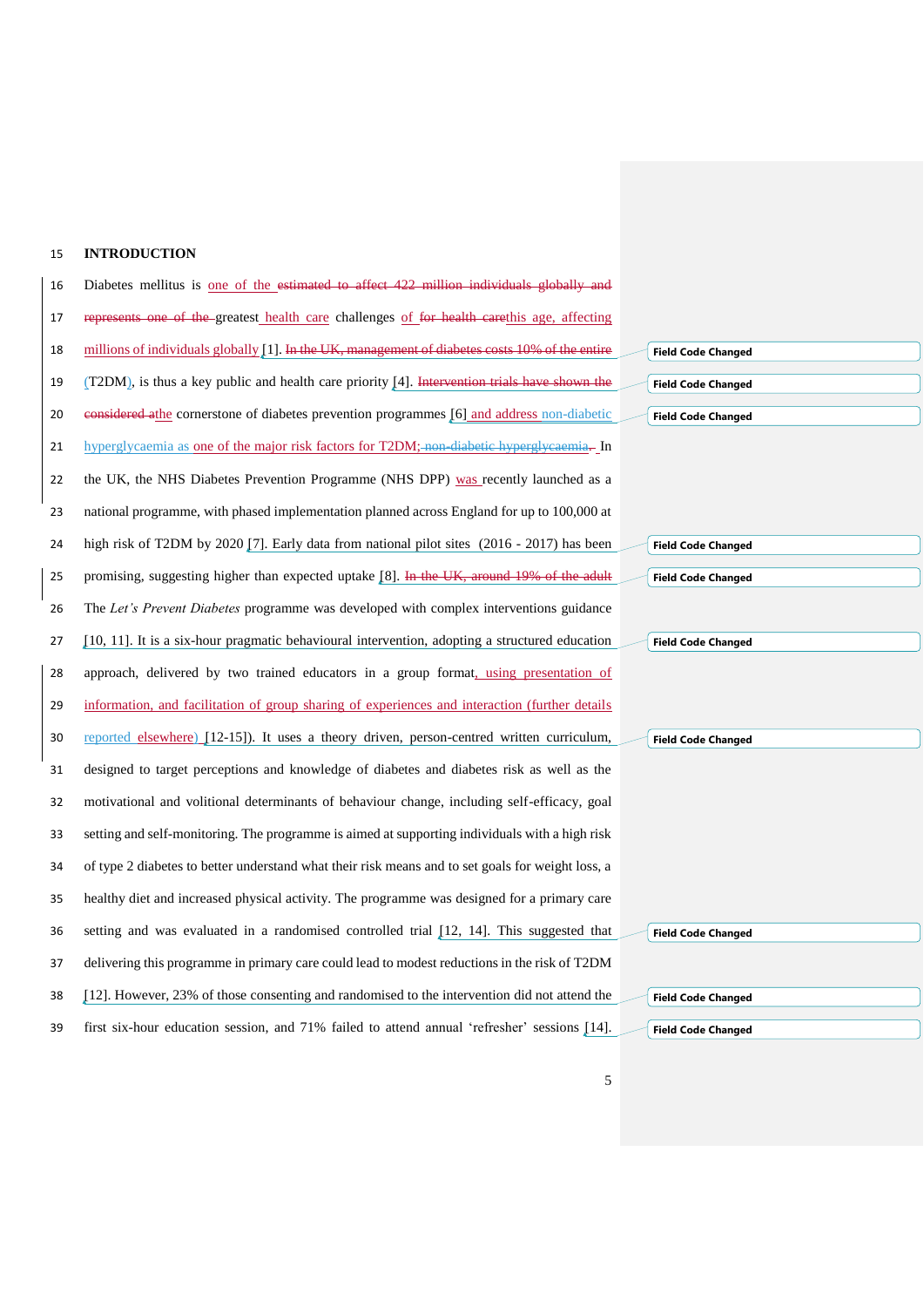Those 29% who completed two annual three-hour refresher sessions reduced their risk of

developing T2DM by up to 90%[14]. Similar poor uptake and adherence has been reported in

other community-based diabetes prevention programmes [15-17].

 The aim of diabetes prevention is to be effective, acceptable and feasible across the breadth of the population at high risk, rather than just in those willing to sustain attendance in controlled trial settings. Greater understanding of people's views of intervention delivered in the 'real world' is needed. Working with general practices in one English region, the *Let's Prevent* programme was introduced into routine health care for a one-year pilot period. In this qualitative study, we explored what helped or hindered engagement with this intervention; and its perceived value, acceptability and feasibility from the perspectives of those receiving or implementing the intervention.

# **METHODS**

*Implementation of Let's Prevent Diabetes Programme*

 A federation of nine general practices in an East Midlands locality with a diverse population of 166,100 (40% aged 30-59) implemented the *Let's Prevent* intervention for 12 months. Educational resources (such as food models) were tailored to the local population, including Eastern European and Bengali communities, informed by presentation and discussion at community engagement events and consultation with Patient and Public Involvement (PPI) representatives. using community engagement events. However, programme delivery was in English without translation of materials due to funding restrictions. Intervention sessions tailored to different ethnic groups were scheduled, but cancelled due to difficulty filling them, meaning all sessions were delivered to 'all comers'. A patient referral pathway was agreed after stakeholder meetings with general practitioners (GPs), practice nurses and practice managers.

**Field Code Changed**

**Field Code Changed**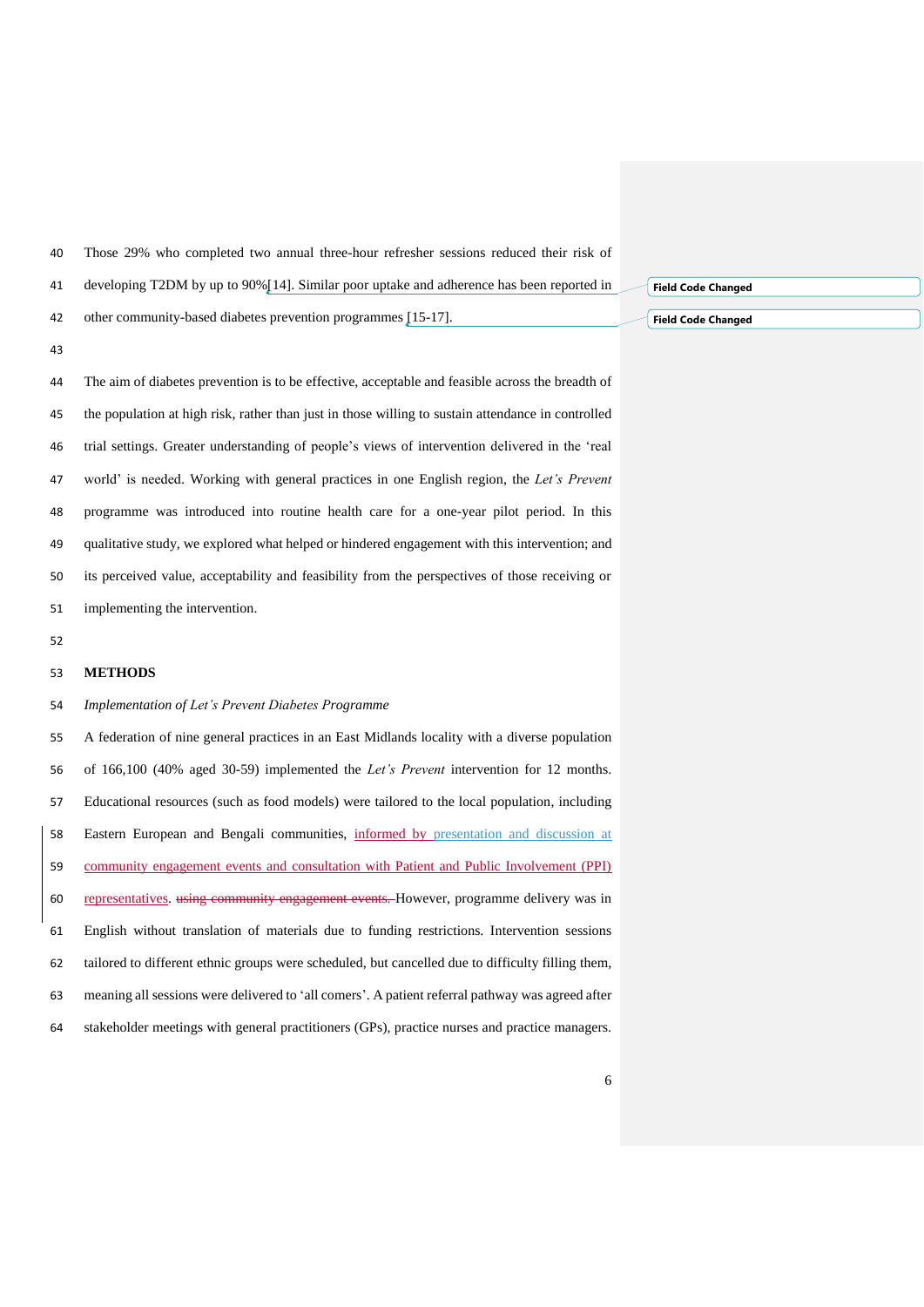Six people with health or exercise facilitation backgrounds (for example practice nurses, health promotion educator) were recruited and trained to deliver *Let's Prevent*, using a two day standardised and accredited programme for trainers at Leicester Diabetes Centre [18]. The intervention was delivered to groups of 6 to 10 people, in a six-hour session, in community settings, such as public library or community centre adjacent to a large primary care centre. A locality administrator coordinated delivery for 12 months. This included running database searches in the general practices to identify patients at elevated diabetes risk (routine HbA1c of 42 to 46.4 mmol/l [6.0 to 6.4%] within the previous 24 months), sending letters from practicesinforming them of their elevated risk, with invitation to the *Let's Prevent Programme*. Where possible, this was also followed-up by a telephone call from the administrator to invitees.

#### *Sampling and Data Generation*

 We conducted one to one semi-structured interviews with people at high risk of T2DM invited to the *Let's Prevent* programme. A purposeful sample was sought to include a range of demographic, practice, and those who attended, accepted invitation but did not attend, or declined the intervention. Interviews were facilitated with use of a topic guide, and explored views and experiences of the *Let's Prevent* intervention; barriers and facilitators to participating; and impact of attending the education session. This included seeking views about the process of being invited; motivation for attendance or reasons for non-attendance; the intervention's approach and relevance; and reported behaviour change following participation. In parallel, we conducted semi-structured interviews and a focus group discussion with local stakeholders involved in the commissioning, facilitation and implementation of the intervention. We sought insights into barriers, enablers and contextual issues for the intervention, and explored views on its feasibility, acceptability, sustainability and

**Field Code Changed**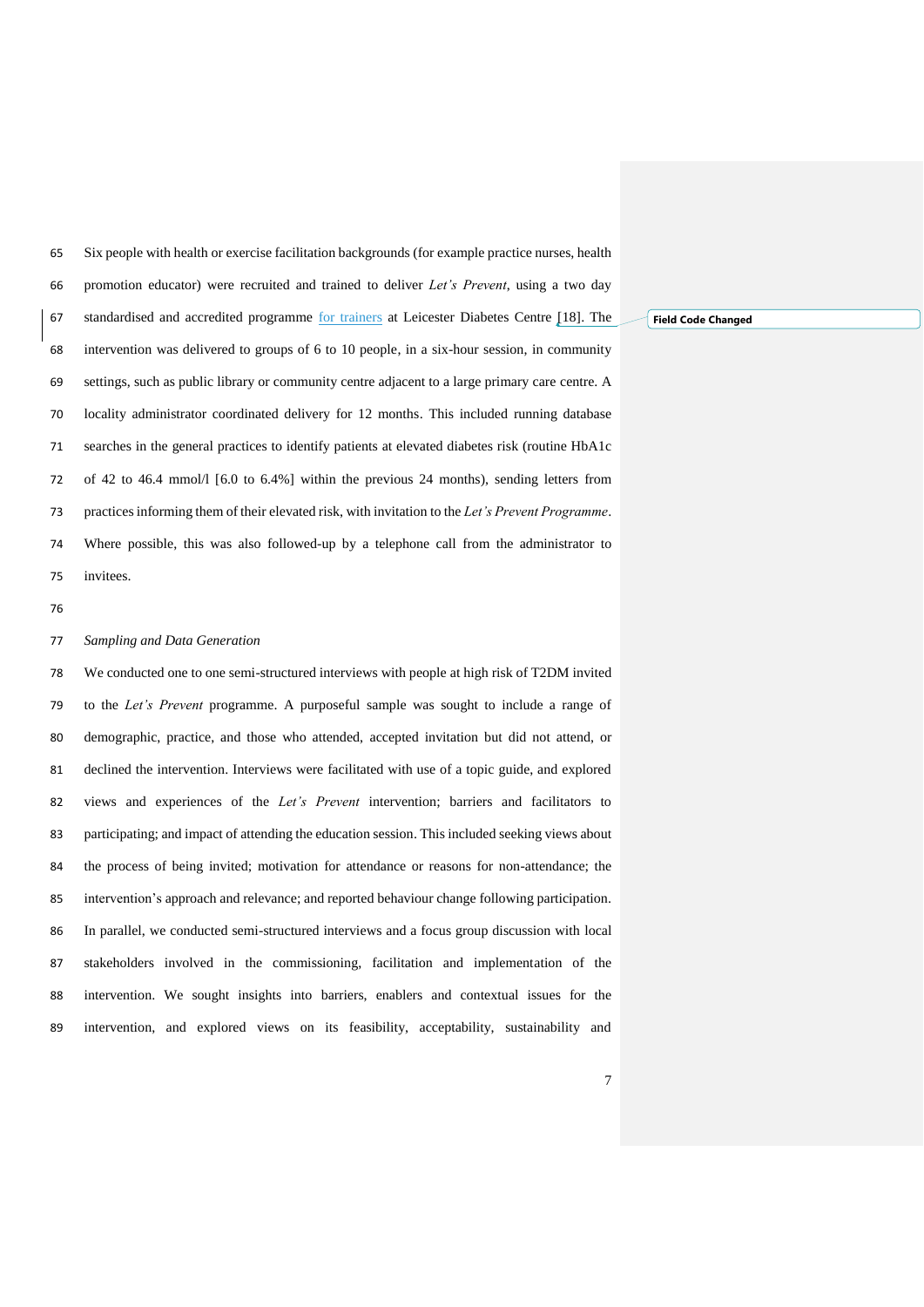effectiveness. A purposive sample was sought to reflect diversity of stakeholder experience and involvement in the intervention, including primary care clinical commissioning group (CCG) leads, intervention administrator, general practitioners (GPs), practice nurses, practice managers, and educators delivering the intervention. The interviews and the group discussion were conducted by an experienced qualitative researcher (NA). One to one interviews were conducted either face to face or over the telephone, according to participant preference, and lasted up to 30-minutes. All participants provided full written or audio-recorded consent prior to being interviewed.

#### *Data Analysis*

 All interviews and group discussions were audiotaped and transcribed verbatim. Data were analysed thematically, informed by a constant comparison approach. Analysis was undertaken concurrently with data generation, until saturation of themes. Data were compared within and between respondent groups (users, non-users and stakeholders), and between data from one to one interviews and group discussion for stakeholders. Data were reviewed, and emerging themes developed by both the field researcher (NA), and another senior researcher (JK), with collective backgrounds in health psychology, health service research, and clinical primary care.

#### *Patient and public involvement*

 The project approach was developed with local community members, including stakeholder meetings to develop and prioritise research questions and methods, in accordance with relevant guidelines (e.g., [19]). This informed the qualitative approach, and included review of, and feedback on recruitment method, invitation letters, study information and consent forms by patients and other community stakeholders; with distribution of a summary of findings to all participants.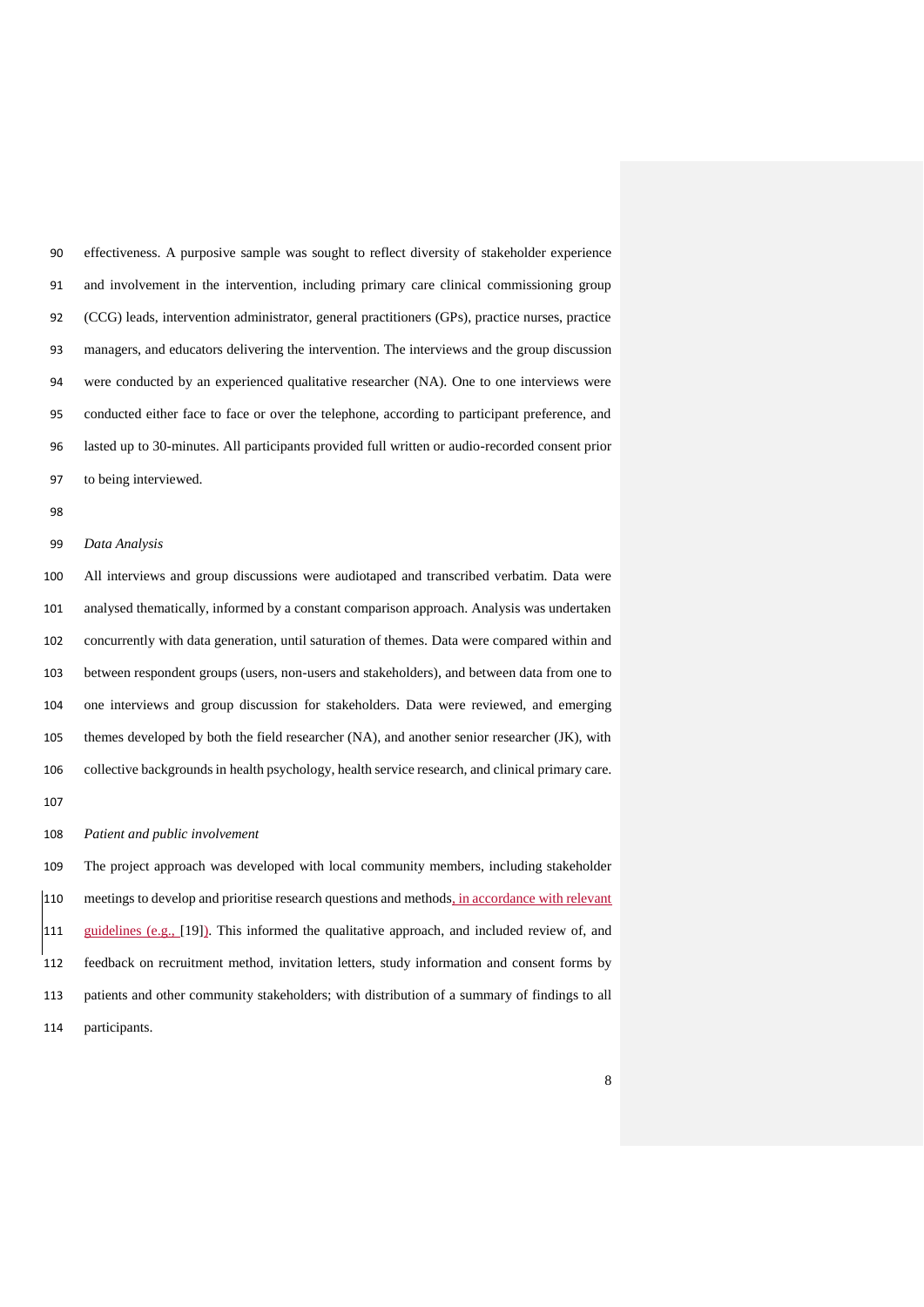# **FINDINGS**

# *Context*

 During the 12-month implementation period, 2053 patients from the nine general practices were identified at high risk of T2DM and invited to attend the programme. In total, 417 booked to attend (20% of those invited) with 369 individuals subsequently attending (16.5% of those invited) of whom two-thirds were aged over 60 years (mean 67.4 years, range 33-94 years), 52% were female, with over 76% of self-defined white-British ethnicity.

*Sample* 

 Ultimately, 32 participants were purposefully sampled and interviewed (of 60 participants willing to be interviewed). This included 10 health professionals involved in local implementation (6 interviewed one to one, 4 participated in group discussion, including primary care practitioners, intervention facilitator/educators, commissioning leads); and 22 people at high risk of T2DM, summarised in Table 1, who had either attended the *Let's Prevent* programme (n=15); or who had booked onto a session but did not attend, or who declined the offer of intervention (n=7).

**Table 1. Characteristics of participants with elevated diabetes risk**

|                             | $N=22$      |
|-----------------------------|-------------|
| Mean age in years (range)   | $65(41-83)$ |
| Gender                      |             |
| Female                      | 12          |
| Male                        | 10          |
| Self-defined ethnicity      |             |
| White-British               | 19          |
| South-Asian                 | 2           |
| Chinese                     |             |
| Educational level completed |             |
| No formal education         | 4           |
| School                      |             |
| College                     | 3           |
| University                  |             |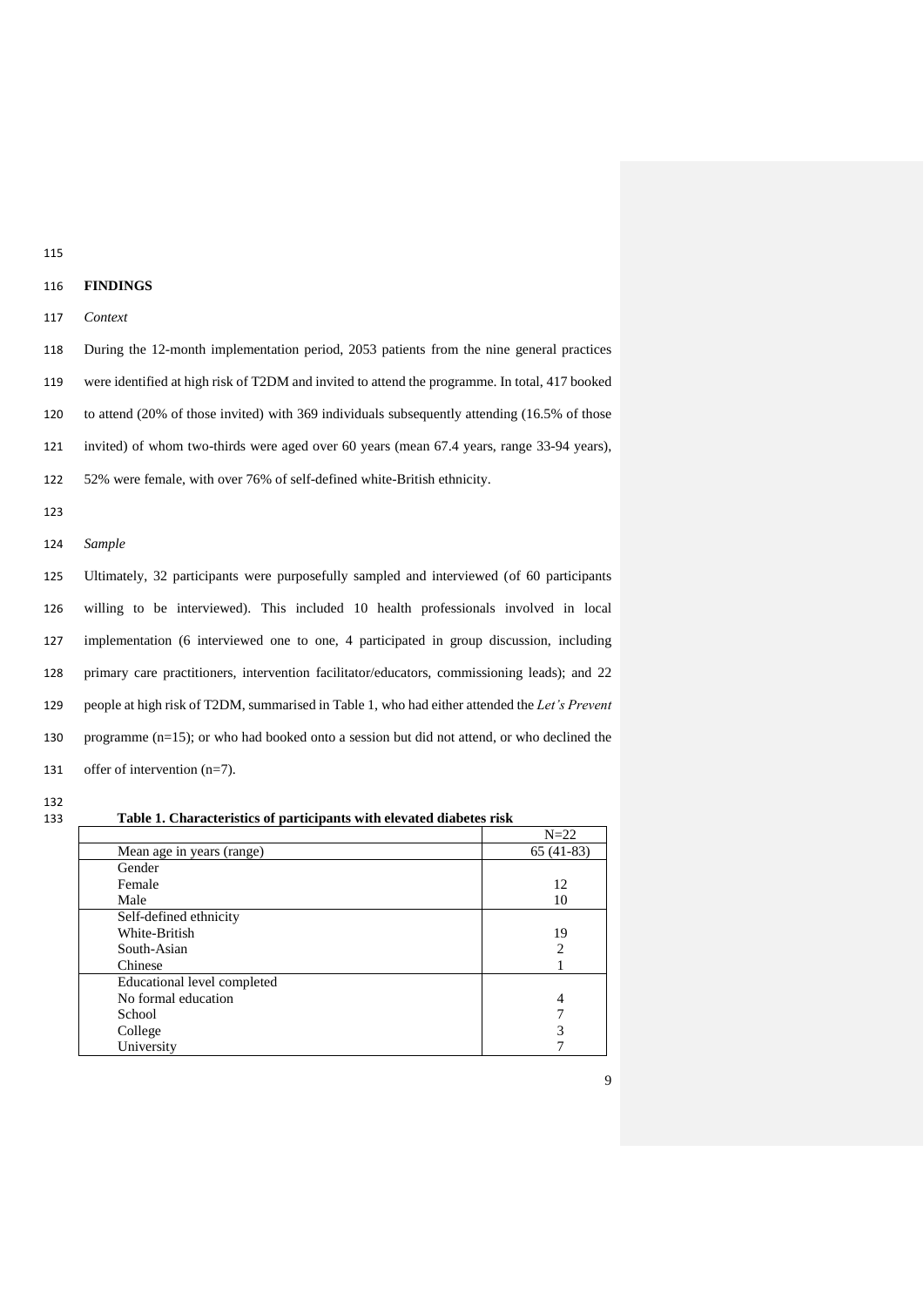| 28.7 (20.4- |
|-------------|
|             |
|             |

# **Experience of diabetes prevention offer**

 Many participants had been surprised to receive the invitation from their general practice informing them that they were at high risk of T2DM (i.e. they had 'pre-diabetes') and offering an intervention. These participants had not been previously aware of their risk and perceived insufficient involvement from their GP in relation to their referral for intervention (Box 1). For some, their surprise at receiving an invitation provoked them to confront or try to make sense of their diagnosis of pre-diabetes. However, others had partly anticipated this from growing awareness of T2DM in the media or from personal experience such as their family history (Box 1). Some had had discussion of blood test results with their GP, and had expected the invitation to attend the intervention (Box 1).

 There were similar perceptions among those who had accepted and agreed to attend the intervention but who did not do so, and those who had simply declined the offer to attend. Some were apprehensive, having not had adequate information or follow-up of previous testing, or felt they were not a candidate for T2DM given a lack of symptoms. Others had only a vague awareness of their risk of developing T2DM from prior tests at their practice. They were unclear about the results from these tests or puzzled that these had not prompted any intervention thus far. In the context of their lack of preparedness, uncertainty or concerns, none of these participants opted to accept the invitation to attend the intervention or to actually attend having originally accepted the offer (see Box 1).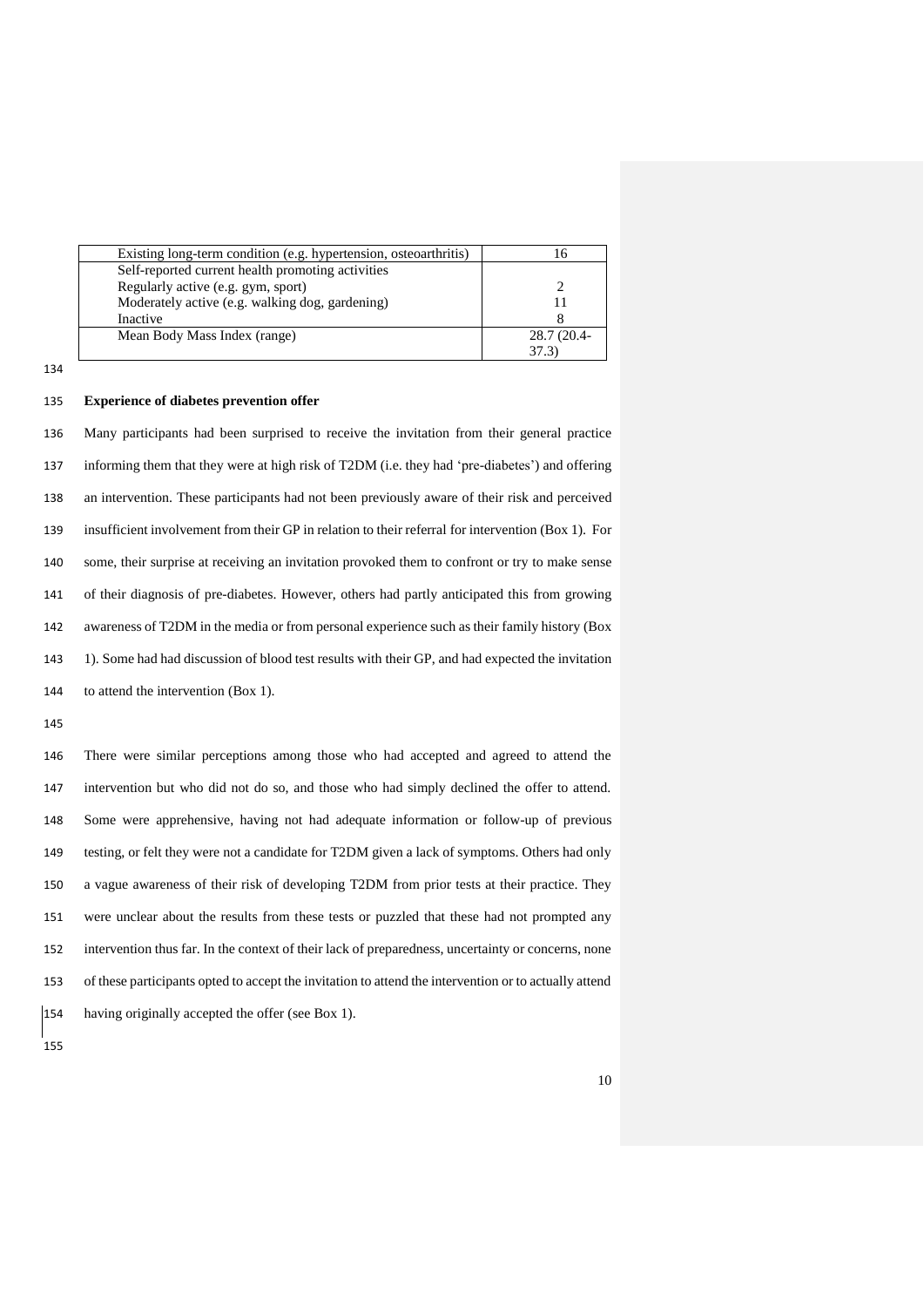# 156 **Box 1: Experience of diabetes prevention offer**

#### Surprised to learn of risk, with intervention offer:

160 That is the first I knew about it, I had no idea that I was at any risk at all  $(...)$  I was a bit surprised, I thought it 161 must be somebody else  $(...)$  nobody had ever mentioned it, you know, before (Woman, 75y, white-Br 161 must be somebody else (...) nobody had ever mentioned it, you know, before (Woman, 75y, white -British, 162 Attended)

164 I was a little bit shocked because the doctor had given me no indication at all that I was getting to that stage of  $165$  pre-diabetes (...) this came out of the blue (Woman, 61y, white-British, Attended) pre-diabetes (...) this came out of the blue (Woman, 61y, white-British, Attended)

167 I would have liked to have been approached by the doctor before I ever got to that stage (...) the fact that the doctor had obviously got this information and had done nothing with it, on an individual basis with each 168 doctor had obviously got this information and had done nothing with it, on an individual basis with each patient.<br>169 I think that was standard across the whole of the group lattending the intervention session that non 169 I think that was standard across the whole of the group [attending the intervention session] that none of them had<br>170 been made aware by their doctors that they had entered this pre-diabetes stage (Woman, 61y, white-B 170 been made aware by their doctors that they had entered this pre diabetes stage (Woman, 61y, white-British, 171 Attended)

# 173 **Anticipated risk of diabetes:**<br>174 **There is a big history of it in m**

174 There is a big history of it in my family and my mother has it, my grandmother had it, type 2 and so you know I<br>175 was half sort of expecting that possibly that it was something that I might get as well - although I h 175 was half sort of expecting that possibly that it was something that I might get as well - although I have been I<br>176 suppose a bit blasé about that knowledge that I might get it (Woman, 61y, white-British, Attended) suppose a bit blasé about that knowledge that I might get it (Woman, 61y, white-British, Attended)

178 I think I kind of expected it  $(...)$  my Mum is diabetic as well, type 2, so you know I have an awareness of diabetes, and you know the basic link to weight  $...$  And I realise that I was significantly over weight. So it j 179 and you know the basic link to weight ... And I realise that I was significantly over weight. So it just, you know, the penny hadn't dropped. Even though there were a lot of signals to tell me that I should do somethin 180 the penny hadn't dropped. Even though there were a lot of signals to tell me that I should do something (Man, 181 42v, white-British, Attended) 42y, white-British, Attended)

183 It wasn't that I was going 'oh do you know I thought that was going to happen (…) I was just waiting for it'. On 184 the other hand I didn't fall through the floor with surprise. I mean there is plenty of coverage about the concern<br>185 in rising diabetes so I just sort of thought 'oh fine' (Man, 64y, white-British, Attended) in rising diabetes so I just sort of thought 'oh fine' (Man, 64y, white-British, Attended)

# Offer of intervention expected – prior awareness of diabetes risk:

189 I knew that I had pre diabetes as a result of, from getting results of previous tests (...) and that I was at risk of getting full blown diabetes (...) My GP talked to me about it (Woman, 74y, white-British, Attended) 190 getting full blown diabetes (…) My GP talked to me about it (Woman, 74y, white-British, Attended)

192 I went to the doctors for a blood test  $(...)$  That was when the doctor said your sugar levels are quite high, higher than normal  $(...)$  and he said 'we're doing a programme for pre diabetics and they'll ring you up in due c 193  $\bigcup_{v=1}^{\infty}$  than normal (...) and he said 'we're doing a programme for pre diabetics and they'll ring you up in due course' (Woman, 49y, South-Asian, Attended)

196 She [GP] ...probably said pre diabetic [about blood results] but I didn't cotton on to that, and then I had this letter saying 'would I like to come?', and I said 'oh perhaps I am then'. And that's how I got to go to t 197 saying 'would I like to come?', and I said 'oh perhaps I am then'. And that's how I got to go to the course (Woman, 198 63y, white-British, Attended) 63y, white-British, Attended)

### Response to intervention offer among non-attenders:

202 I was scared  $\dots$ ) About all of it really.. and what it meant and things like that  $\dots$ ) I have had a blood test  $\dots$  203 perhaps a couple of months back saying there was a lot of sugar  $\dots$  but it has not gone any fu 203 perhaps a couple of months back saying there was a lot of sugar … but it has not gone any further sort of thing 204 (Woman, 70y, white-British, Accepted intervention invitation, but did not attend) (Woman, 70y, white-British, Accepted intervention invitation, but did not attend)

206 I just received a letter from the surgery (...) inviting me to take part in a some sort of day because they said that I was at risk () I was not happy in as much as I didn't believe them that I was at risk and I still 207 was at risk  $(...)$  I was not happy, in as much as I didn't believe them, that I was at risk and I still don't  $(...)$  if it is 208 that I am at risk of this diabetes, why haven't I got any symptoms, feelings or anything else 208 that I am at risk of this diabetes, why haven't I got any symptoms, feelings or anything else? (Woman, 71y, white-<br>209 Eritish, Declined intervention invitation) British, Declined intervention invitation)

211 A bit shocked really  $(...)$  it said because of the blood results  $...$  that I could be verging on the edge… it didn't say 212 I have got diabetes  $(...)$  that was the first I knew  $(...)$  nobody had turned around to me and said 'o 212 I have got diabetes  $(\dots)$  that was the first I knew  $(\dots)$  nobody had turned around to me and said 'oh by the way 213 vou have got diabetes' (Man, 72y, white-British, Accepted invitation, but did not attend) you have got diabetes' (Man, 72y, white-British, Accepted invitation, but did not attend)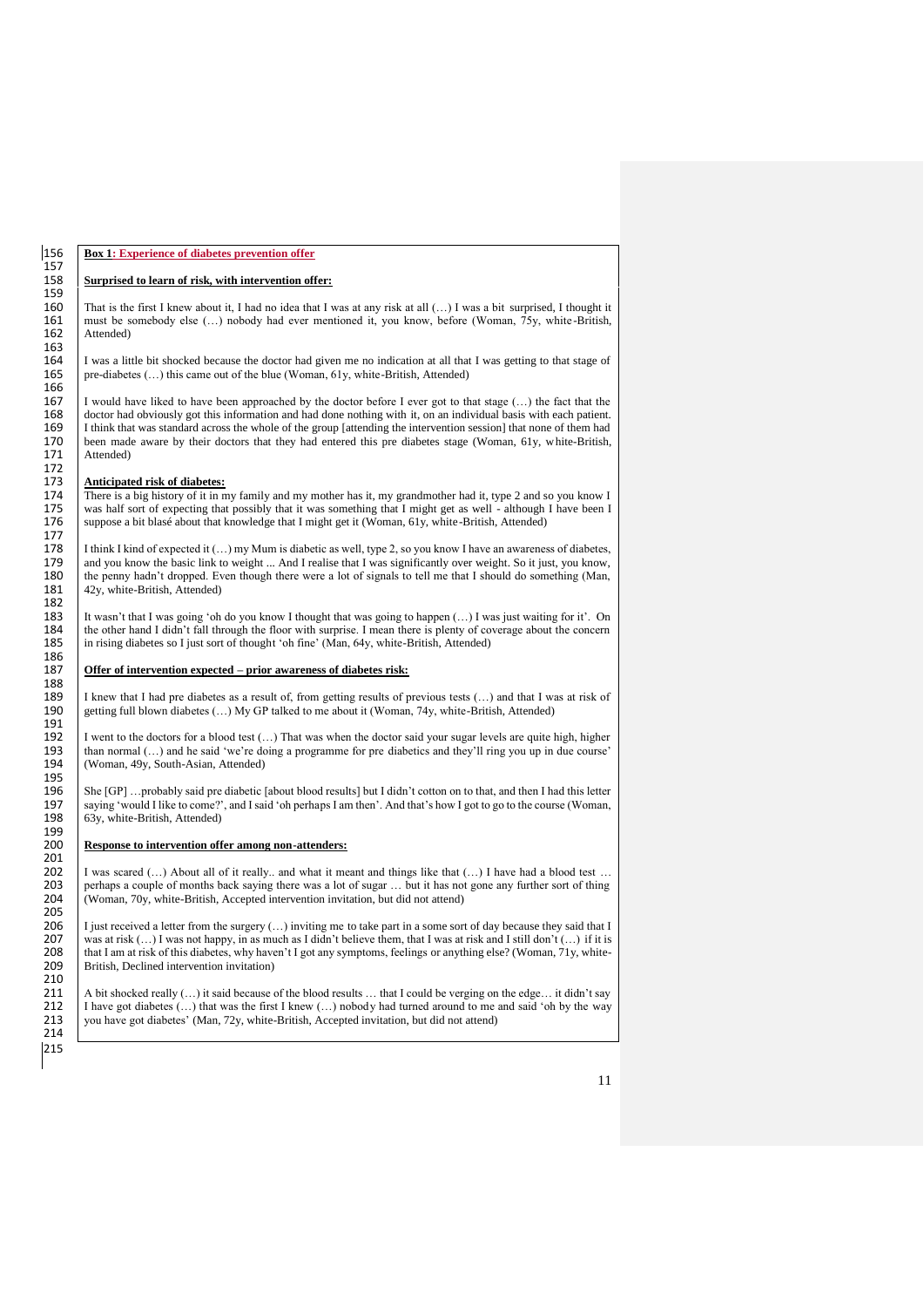| P. |         |
|----|---------|
|    | ٦       |
| ۰. | ×<br>۰, |

# 217 **Influences on uptake of intervention**

 Many who decided to attend the intervention education sessions appeared to be highly conscious and proactive about their health. For them, the decision to engage with the programme was an obvious choice (see Box 2). They anticipated the value of attending, particularly to gain, and be empowered by knowledge of how to reduce their risk of developing T2DM. Family history of diabetes also appeared an important motivation for attending.

223

 Among those who had declined the intervention, several felt they did not want to worry about a condition that they had not yet developed, or highlighted other competing commitments or priorities such as their work, family, volunteering, or other health appointments. Others indicated they already had an awareness of T2DM, and were taking active steps in their lifestyle to reduce their risk of developing the condition. Some 'decliners' were further deterred by features of the programme itself, perceiving the intervention session seemed unnecessarily long or the group format. They would have preferred a more individualised approach (see Box 2).

231

#### 232 **Box 2: Influences on uptake of intervention** 233 **Motivations for attending:** 235 236 If I was at risk then I better go and find out why I am at risk and what I should do about it (Woman, 75y, white-<br>237 I stritish, Attended) British, Attended) 238<br>239 239 When you've got a problem, it's ridiculous to ignore it and just merrily carry on your own sweet way, without taking notes (Man, 65y, white-British, Attended) taking notes (Man, 65y, white-British, Attended) 241<br>242 242 Well my family history. I don't want to be diabetic (…) so I was very happy to gain all the knowledge I could to 243 | prevent me becoming diabetic (Woman, 63y, white-British, Attended) 244<br>245 245 I know quite a lot about diabetes but I thought I might learn something new (...) if I can prevent diabetes from 246 say occurring in two years but if I get another ten years without then yes it would be greatly benefi 246 say occurring in two years but if I get another ten years without then yes it would be greatly benefit you know 247 (Man, 65y, south-Asian, Attended) (Man, 65y, south-Asian, Attended) 248<br>249 **Reasons for not engaging:** 250 251 I contacted them and apologised but I considered that my [other health problem] was more important  $(...)$  I am 252 I not going to start worrving about something I haven't got yet (Woman, 83y, white-British, Accepted inte 252 not going to start worrying about something I haven't got yet (Woman, 83y, white-British, Accepted intervention<br>253 invitation but did not attend) invitation but did not attend)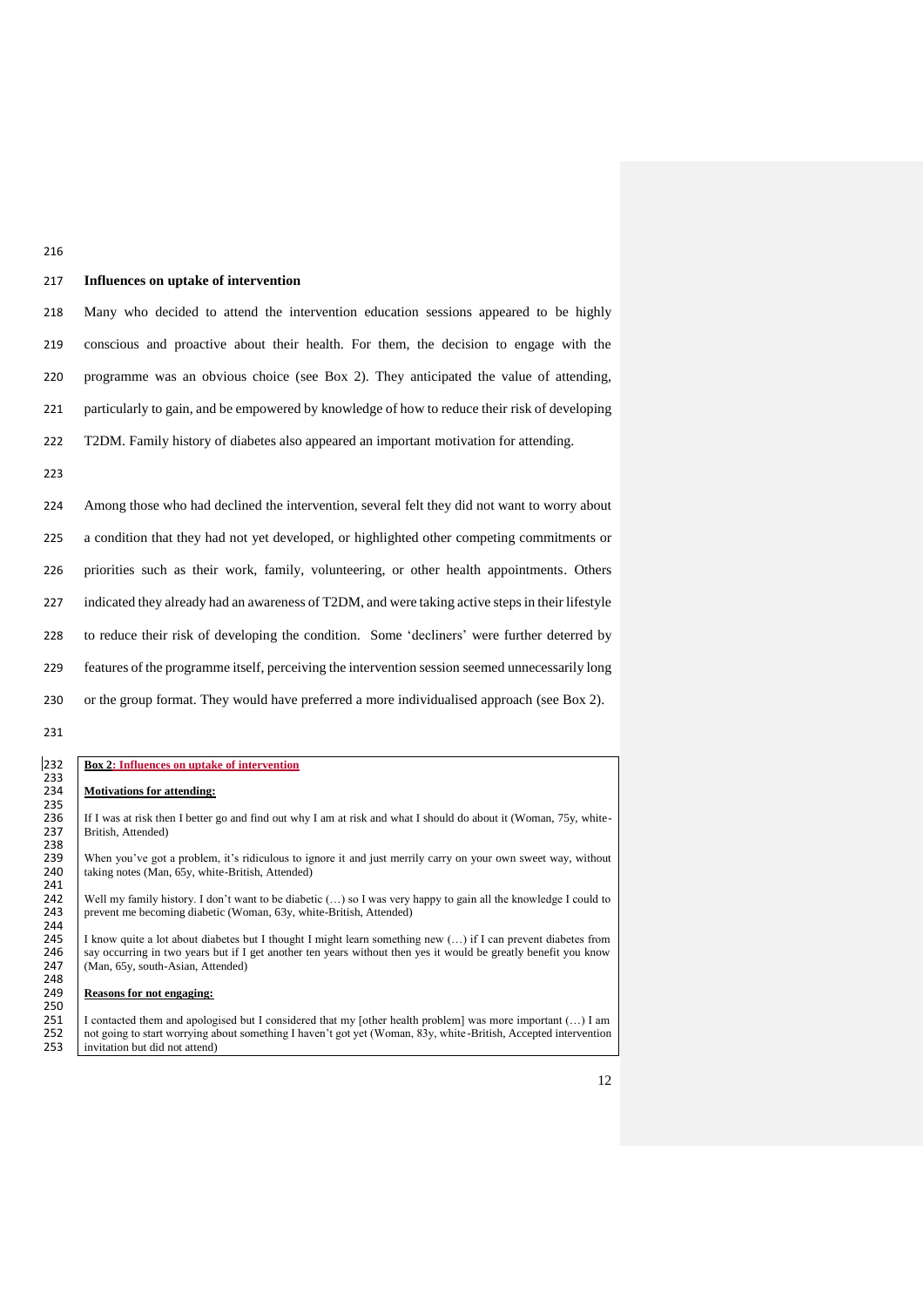255 I am aware of type 2 diabetes, I try…to keep active, I try to eat a healthy diet, I certainly don't have lots and lots of fizzy drinks [but the] actual commitment to it  $(...)$  I don't work, but I have a lot of commitment 256 of fizzy drinks [but the] actual commitment to it  $(...)$  I don't work, but I have a lot of commitments  $(...)$  I didn't <br>257 eel I could commit to something like that (Woman, 66y, white-British, Declined intervention invitat feel I could commit to something like that (Woman, 66y, white-British, Declined intervention invitation)

259 The problem seems to be (it's) a whole day which to me seems very, very long  $(...)$  I thought 'no not worth 260 bothering'... I couldn't understand why it takes so long ... from morning until afternoon  $(...)$  vou switch off 260 bothering'...I couldn't understand why it takes so long, ... from morning until afternoon (...) you switch off …by 261 the time you have finished lunch your mind is not interested anymore so the rest of the afternoon s 261 the time you have finished lunch your mind is not interested anymore so the rest of the afternoon session is just 262 put to waste (Man, 65y, Chinese, Declined intervention invitation) put to waste (Man, 65y, Chinese, Declined intervention invitation)

264 I didn't feel that I needed a day ..., you know with a load of other people, you know a group session, it is not my 265 way. If .... they feel that there is something wrong with me, I expect them to ring me and say 'I 265 way. If….they feel that there is something wrong with me, I expect them to ring me and say 'I want to see you'l <br>266 Woman, 71v, white-British, Declined intervention invitation) (Woman, 71y, white-British, Declined intervention invitation)

#### **Information needs**

 Participants' views about the information shared at the time of being offered the intervention were varied. Some attenders regarded the information in their invitation letter as sufficient to help them make an informed decision, or that any more information at that stage would have been unnecessarily anxiety-provoking. However, others felt that being told about their high risk of T2DM via letter suggested a problem that was not serious, and that a telephone or face to face consultation with the GP or being given a formal diagnosis of 'pre-diabetes' may have been more helpful (see Box 3). This mirrored views of some of those who declined the intervention (see Box 3).

254<br>255

258<br>259

263<br>264

 

 Others were less satisfied with the information that they had received, though nonetheless attended the education sessions. These participants sought more prior individualised information about identification of their risk of developing T2DM, including their blood test results, more information on prevention of T2DM; and on the specific content of the intervention (see Box 3). Others suggested that it would have been preferable to have been referred more directly, having seen their GP, rather than receiving a mailed invitation.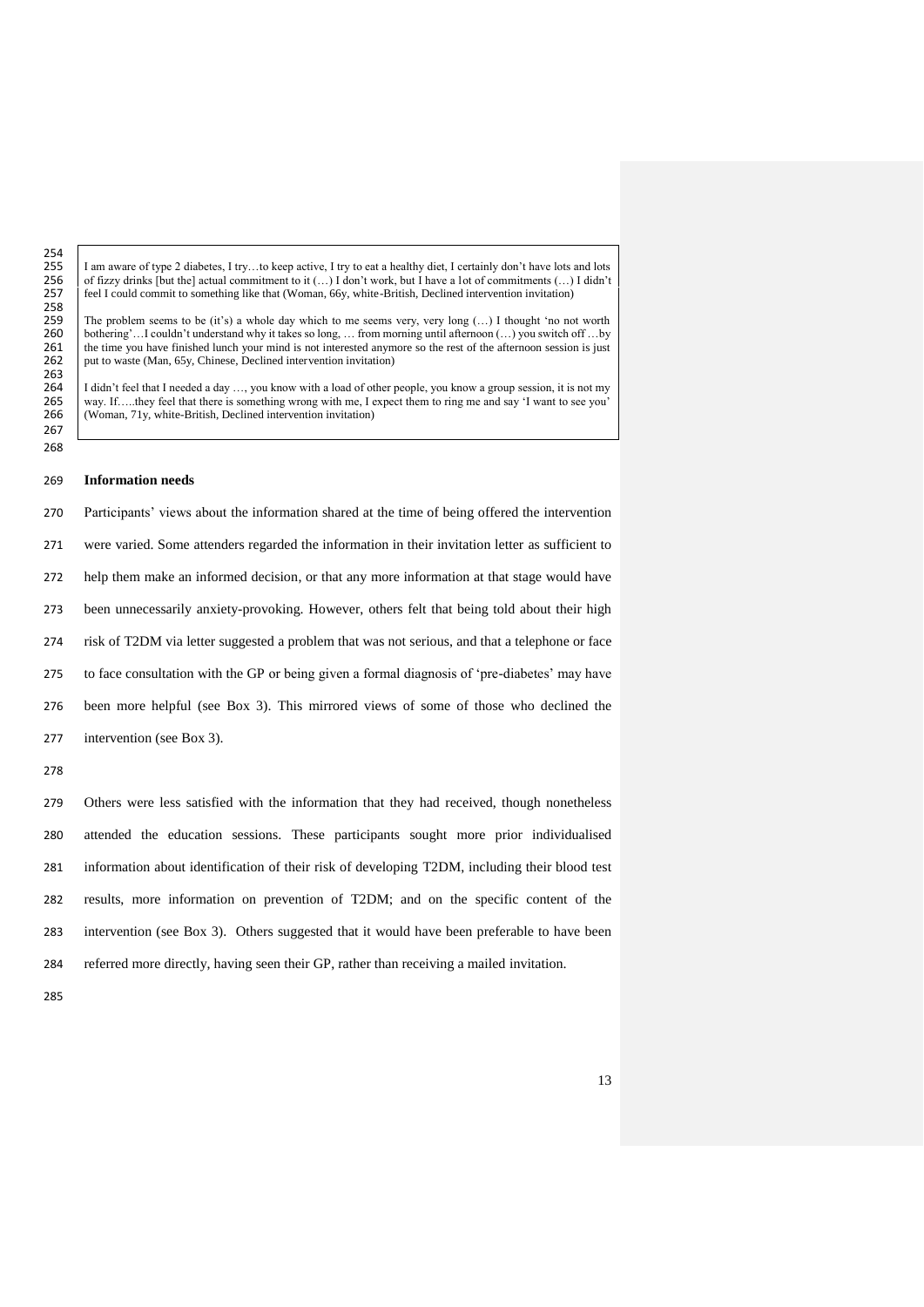286 Some felt a lack of this range of information may have deterred other people from attending,

287 and this was indeed underlined by those people who did not attend (see Box 3). While the

288 nature of information required by non-attendees (more individualised rather than generic) was

289 similar to those who attended the education sessions (see Box 3), it appeared unlikely that this

- 290 would have altered peoples' decision about non-attendance.
- 291

295

323<br>324<br>325

327<br>328

329<br>330

# 292 **Box 3: Information needs** 293<br>294

### Adequacy of information with the intervention offer:

296 I suppose I didn't take it as being that serious....I mean if you'd been given serious results, you know....you'd have perhaps preferred a face to face meeting. But as it was, it was more of a warning notice than anyth 297 have perhaps preferred a face to face meeting. But as it was, it was more of a warning notice than anything else, 298 and no I think it was handled fine (Man, 65y, white-British, Attended) and no I think it was handled fine (Man, 65y, white-British, Attended)

299<br>300 300 I think there was sufficient information that  $-1$  think the main points were that, you know, this is my condition, 301 that this course is going to help you deal with it (Man, 42y, white-British, Attended) that this course is going to help you deal with it (Man, 42y, white-British, Attended) 302

303 I think the letter was OK. It's just that if they'd said I was 'pre diabetic', it would have made more sense (Woman, 64y, white-British, Attended)

305 306 I think what I had at the time was probably sufficient, because I think if they sent out a lot of the other stuff it 307 vould have probably rung even more alarm bells (Woman, 61y, white-British, Attended) would have probably rung even more alarm bells (Woman, 61y, white-British, Attended) 308

#### 309 **Desire for greater information with intervention offer - among attendees:**

310<br>311 311 I didn't receive any information [about] why I was being called  $(...)$  I think some people probably had the letter 312 and didn't bother to go  $(...)$  I didn't know why I was going...why I was at high risk (Woman, 75y, white 312 and didn't bother to go (…) I didn't know why I was going…why I was at high risk (Woman, 75y, white -British, Attended)

314<br>315 315 They perhaps could have just a little bit more information…. on what you know what it is to prevent diabetes (Woman, 48y, white-British, Attended)

317<br>318 318 It most probably would have been better for the doctor to have told me. I think that would have been better than 319 iust having the letter out of the blue (Woman, 80y, white-British, Attended) just having the letter out of the blue (Woman, 80y, white-British, Attended) 320<br>321

321 All it said was 'bring sandwiches, it's a whole day thing', and that was it really. And 'book up to attend'  $(...)$  I'd  $\frac{322}$  like a bit more on what to expect, yeah. I'd like a bit more information on what the progra like a bit more on what to expect, yeah. I'd like a bit more information on what the programme is about, what the day is going to be, you know like an agenda (Woman, 49y, south-Asian, Attended)

325 I would have preferred a telephone call to say come in and see the doctor  $(...)$  that could have been explained to  $326$  me before I got there [intervention session], you know what the problem was (Man, 68y, white-Britis 326 me before I got there [intervention session], you know what the problem was (Man, 68y, white-British, Attended)

#### 328 **Insufficient information provided with offer – non-attendees:**

330 I couldn't understand what it is all about, I know yes it is 'diabetic' but you know (......) other than saying you start at 9 in the morning and finish about 4 in the afternoon, bring your own sandwiches .. For (...) 331 start at 9 in the morning and finish about 4 in the afternoon, bring your own sandwiches .. For  $(...)$  one whole day assion, what is the content?, why take the whole day?, I need some explanation, at least then you can a  $\frac{332}{333}$  day session, what is the content?, why take the whole day?, I need some explanation, at least then you can actually visualise why it takes all day (Man, 65y, Declined intervention) visualise why it takes all day (Man, 65y, Declined intervention)

334<br>335 335 I would have preferred [information about] the symptoms and things like that and if it is hereditary .. because I<br>336 have got a big family because my son has got second diabetes class two and  $\ldots$  you know what chan have got a big family because my son has got second diabetes, class two and .... you know what chance is it of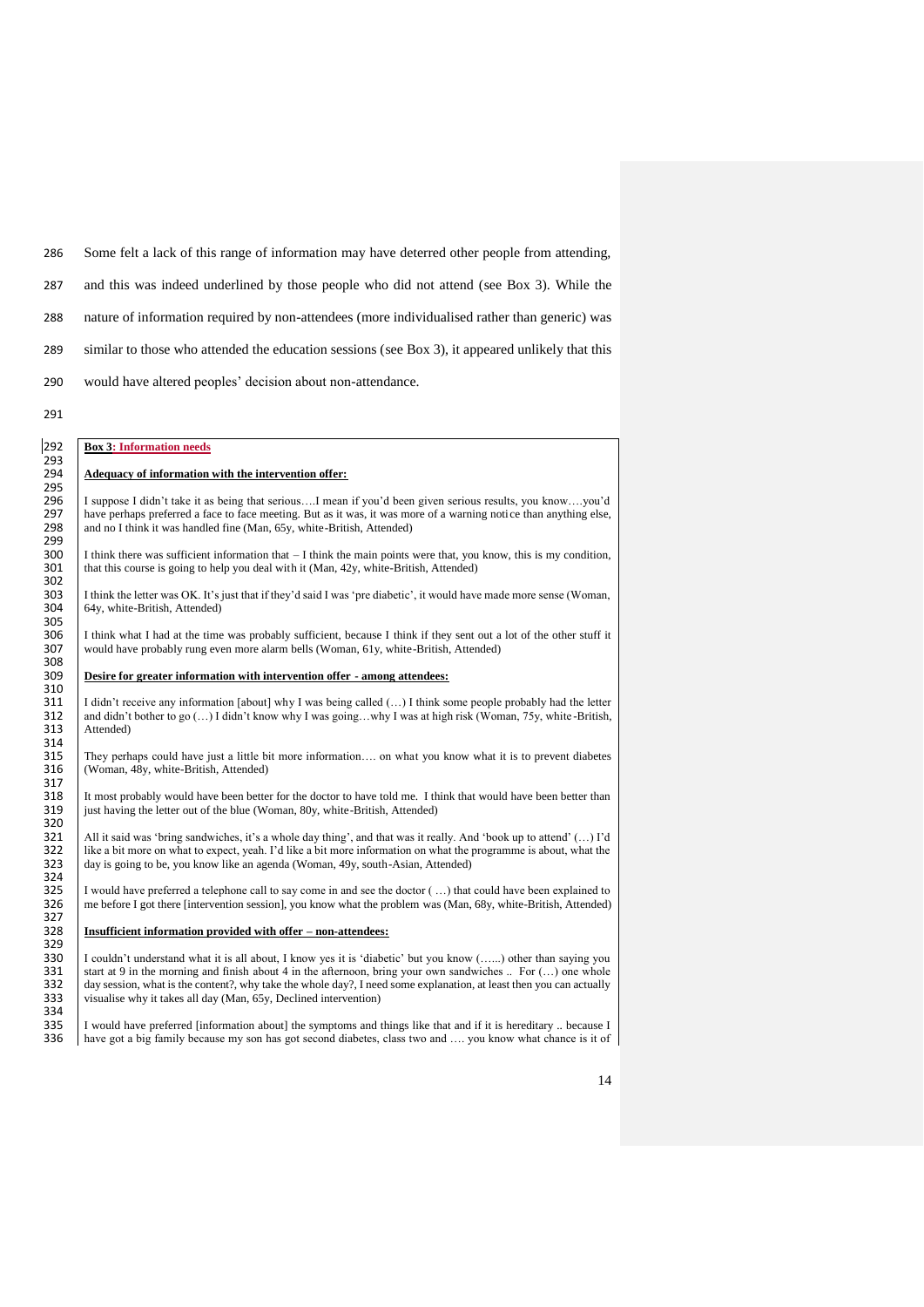337 me getting it. Some sort of information like that you know (...) (Woman, 70y, white-British, Agreed but did not attend) attend) 339<br>340

340 If they had given me my personal information 'we feel you're at risk because of this, this and this', I would have taken it seriously. But it looked to me like it was a standard letter that was sent out to everybody, w 341 taken it seriously. But it looked to me like it was a standard letter that was sent out to everybody, well we can't all be the same  $(\ldots)$  I would have liked them to have given me the reasons that they had sent me the 342 all be the same  $(...)$  I would have liked them to have given me the reasons that they had sent **me** the letter 343 (Woman, 71y, white-British, Declined) 344<br>345

 It probably would have been helpful [if approached by general practice] but it still wouldn't have changed the 346 circumstances [attended or not](Man, 72y, white-British, Agreed but did not attend)

 

#### **Intervention content, delivery and impact**

 Most attenders were generally positive about their education session. In particular, they enjoyed interaction with others; the resources provided (booklets and pedometers); dietary information; and group format, which they found socially supportive, helpful and encouraging (see Box 4). They felt that they gained knowledge about T2DM that was relevant to their pre- diabetes status. These participants also felt that the educators were friendly, skilled and knowledgeable. They found booking onto the programme was easy, with flexible timing to choose their preference, including weekends. However, few sought a Saturday session, with only four of 48 programme sessions thus arranged on a Saturday. Other practical aspects of the programme that attendee participants liked included the convenience and accessibility of community venues, such as public library or a local community centre, in walking distance or with ease of parking (see Box 4). These attendee participants were largely retired, working part-time or self-employed, or did not work for health or other reasons, and found it straightforward to attend the education sessions.

 However, attendees identified a range of challenges for the intervention. Several acknowledged it was attempting to cater for the needs of a broad range of people, within resource constraints, rather than providing more tailored individualised advice and guidance (see Box 4). Some found the sessions too general and untargeted. South-Asian participants, who had taken time off from work to attend, found their session did not cater to their cultural needs in relation to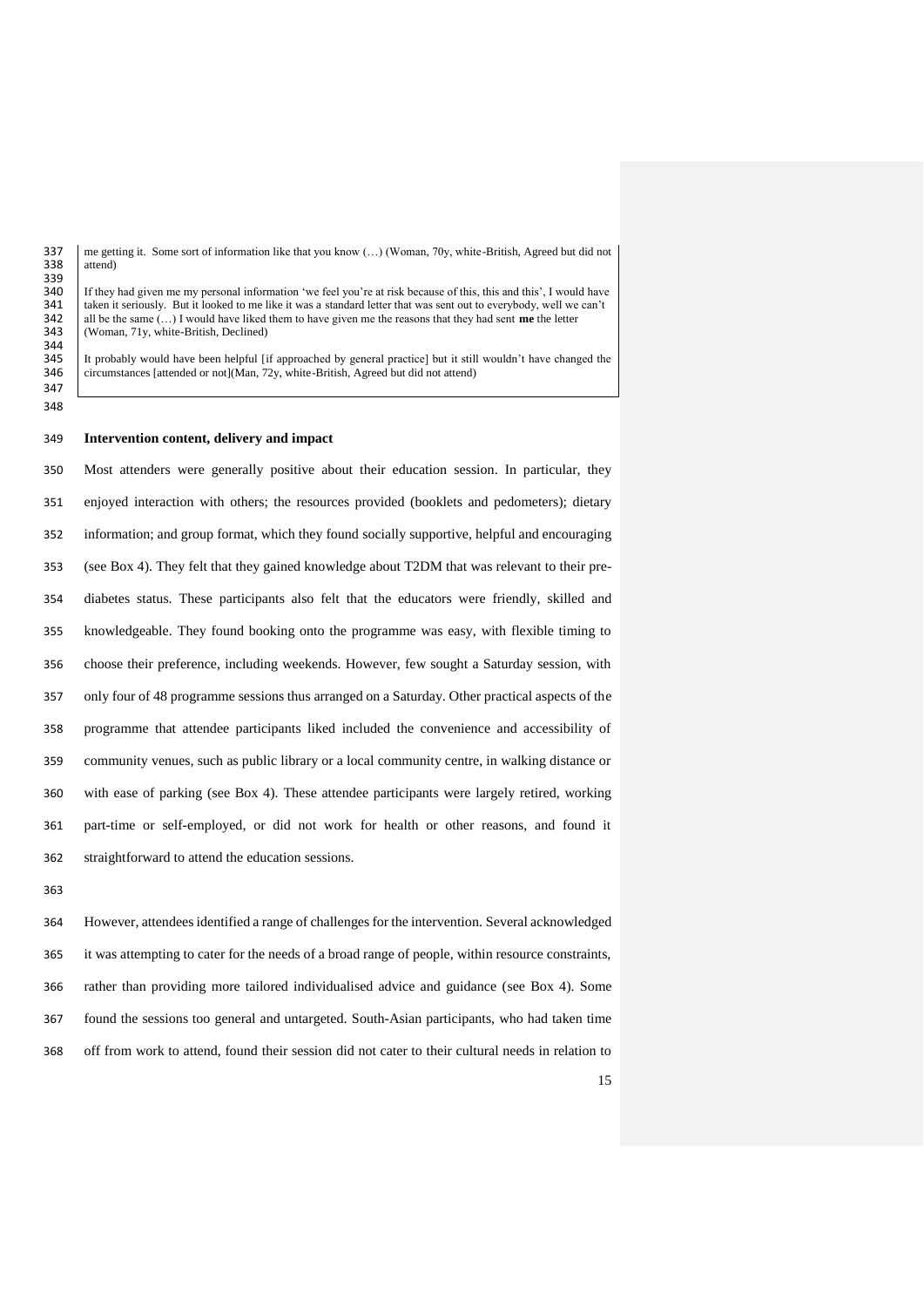diet or feeling at ease in the session (see Box 4). In particular, they noticed a lack of other South-Asian attendees, and felt discomfort in a large group, preferring a less intimidating small group or individual one-one format.

 Over half of those who attended sessions, including those who enjoyed them, felt that spending six hours was too long and onerous. They perceived there was a large volume of information that was repetitive, found the approach could be patronising at times, or that the educational content lacked appropriate depth (see Box 4). Other practical concerns were identified. For example, several participants noted that while being offered a pedometer as part of the intervention was an advantage, they had found theirs was broken (Box 4).

 Most attendees felt that they had benefited and learnt something from the education session. They felt that it had enhanced their awareness of bad habits, and encouraged them to make lifestyle changes, particularly improving their diets, and for some participants, getting more exercise. Many found it helpful to learn more about the food 'traffic light' system, which they could utilise when buying food at the supermarket, though noted that they were already quite health conscious prior to attending (see Box 4). However, some perceived little gain. They felt the session had been superficial and not afforded practical help, or had provided broad information-overload at the expense of more focused guidance. Echoing earlier concerns about the process of referral and pre-intervention information, several participants were unclear about how to get further support or follow-up after the intervention, including their GP, and were uncertain about pursuing this for themselves (see Box 4).

| <b>Box 4: Intervention content, delivery and impact</b> |
|---------------------------------------------------------|
|                                                         |
| <b>Positive aspects - interaction and information:</b>  |
|                                                         |
|                                                         |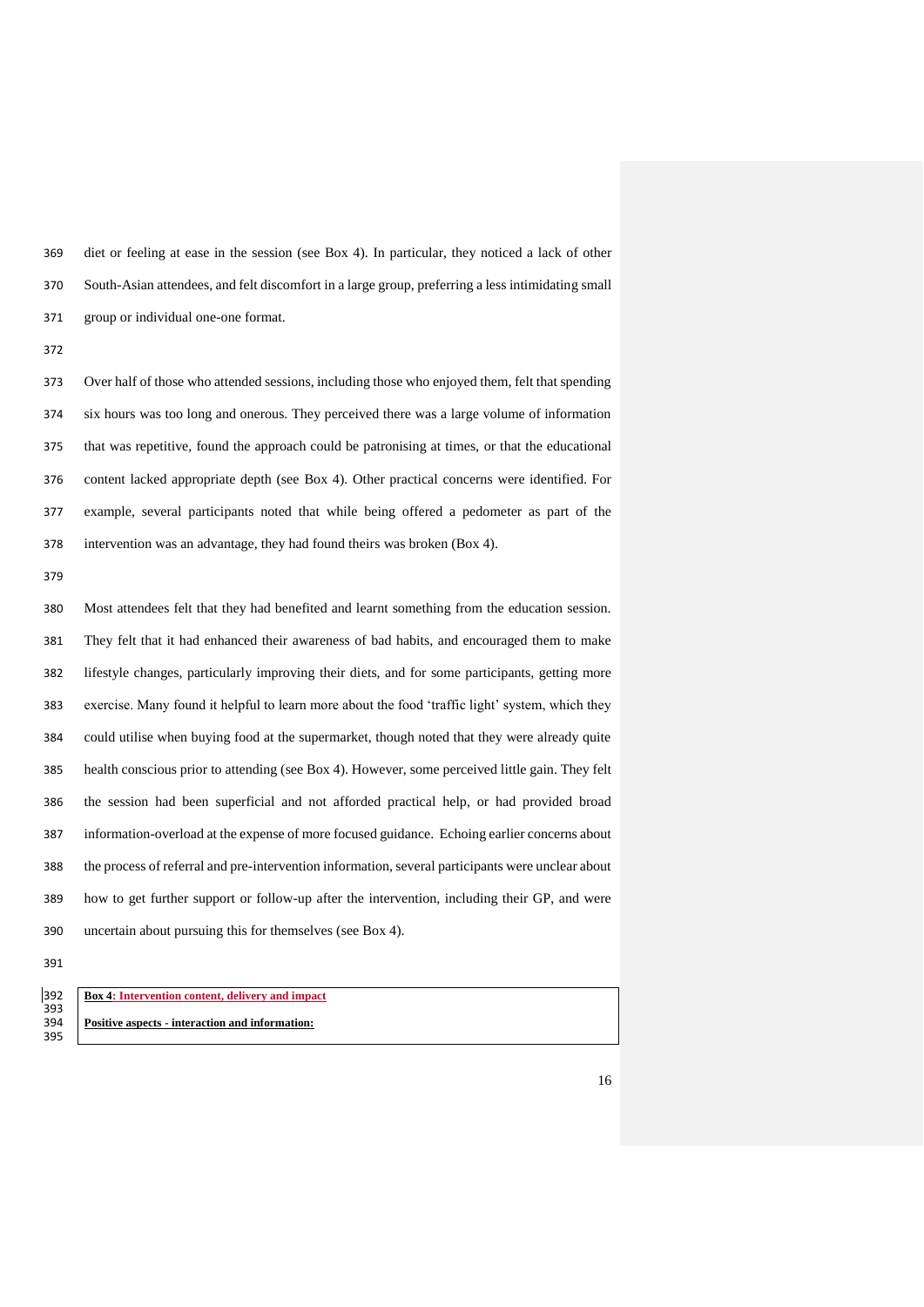396 I thought it was very good (...) they were able to answer questions.... And they also told us things that we weren't aware of  $\binom{n}{k}$ . They didn't try and put doom and gloom, or force it down your throat. They just 397 aware of  $(...)$  They didn't try and put doom and gloom, or force it down your throat. They just gave you the facts 398 and they put in a fairly, I'd say light hearted, more friendly fashion (Man, 65y, white-British, Atte and they put in a fairly, I'd say light hearted, more friendly fashion (Man, 65y, white-British, Attended) 399<br>400 It was good, because you heard other people's stories (Man, 65y, white-British, Attended) 401<br>402 402 I didn't really know ... there is too much glucose in the blood and the pancreas struggles (....) And so I learnt all about that with the others which was very interesting and very helpful (Man, 71y, white-British, Att about that with the others which was very interesting and very helpful (Man, 71y, white-British, Attended) 404<br>405 405 **Practical convenience and accessibility:** 406<br>407 407 Being nearly retired getting the time off to do it wasn't a problem and there was a number of venues that I could 408 pick from.., at the most appropriate day. And that was good (Man, 71y, white-British, Attended) pick from.., at the most appropriate day. And that was good (Man, 71y, white-British, Attended) 409<br>410 410 It was right beside .. my doctors. So I knew where it was. And it was a very nice place, a venue to go to (Woman,  $411 \over 63y$  white-British Attended)  $63y$ , white-British, Attended) 412<br>413 The venue was local, I only work part time, so that wasn't an issue (Man, 68y, white-British, Attended) 414<br>415 415 **Challenges of generic programme and cultural relevance:** 416<br>417 417 There were obviously people with a range of circumstances  $(...)$  they sort of started off with some generalities, the resume wasn't an assumption about people's level of knowledge  $(...)$  Until the group assembles, the (faci 418 there wasn't an assumption about people's level of knowledge  $(...)$  Until the group assembles, the (facilitators) actually have no idea how receptive their potential audience is going to be (Man, 64y, white-British, Atte actually have no idea how receptive their potential audience is going to be (Man,  $64y$ , white-British, Attended) 420<br>421 421 | I don't suppose they have got time to get every patient in and discuss their own [individual] issues... (Man, 68y, 422 white-British, Attended) 423 424 It was daunting at first  $(...)$  it was about 20 odd  $(...)$  it was quite a large group. I would have preferred a smaller 425 group  $(...)$  or an individual session  $(...)$  Obviously with finances and resources they can't do that 425 group  $(\dots)$  or an individual session  $(\dots)$  Obviously with finances and resources, they can't do that. It's got to be a general thing  $(\dots)$  but obviously with my ethnic background,  $(\dots)$  and being vegetarian as well, I 426 a general thing  $(...)$  but obviously with my ethnic background,  $...(and)$  being vegetarian as well, I asked a question about the carbs  $...$  and how do I increase the protein intake, and they really couldn't answer any of thos 427 about the carbs .... and how do I increase the protein intake, and they really couldn't answer any of those questions.<br>428 ... Exercise I get, but the food wise, doing curries and that, how do I adapt? (...) it wasn't 428 ... Exercise I get, but the food wise, doing curries and that, how do I adapt? (...) it wasn't for me, you know, it wasn't, for my background (Woman, 49y, south-Asian, Attended) wasn't, for my background (Woman, 49y, south-Asian, Attended) 430<br>431 431 I don't think it refers to Asian(s), you know the thing is mainly geared for the English community (...) the majority of them [attending] were English people .... I was the only Asian (Man, 65y, south-Asian, Attended) of them [attending] were English people ....I was the only Asian (Man, 65y, south-Asian, Attended)  $433$ <br> $434$ 434 **Challenges for intervention delivery – length and depth of session** 435<br>436 436 It needn't have lasted all day.. (it) could have been condensed in to about two hours  $(...)$  it was far too long  $(...)$  we just kept going over the same things. Repeating itself. It was like being at infant school, ...  $(...)$  437 we just kept going over the same things. Repeating itself. It was like being at infant school, .... (...) a bit condescending really (Man, 47y, white-British, Attended) condescending really (Man, 47y, white-British, Attended) 439<br>440 440 It was a little bit slow  $(...)$  there was kind of a bit of a waffle in it we could have done it probably in half a day<br>441 (...) I found it a bit simple  $...$  too dumbed down for me (Woman, 75y, white-British, Attended) (...) I found it a bit simple .... too dumbed down for me (Woman, 75y, white-British, Attended) 442<br>443 443 If it had run on much longer, it would have seemed that we were regressing to kindergarten (Man, 73y, white - British, Attended) 445<br>446 446 They briefly touched on everything (....) but (the programme should) go into a bit more depth .. (Woman, 49y, 447 south-Asian, Attended) 448<br>449 **Other practical concerns:** 450<br>451 451 They gave us one of these pedometer things but ... you know it is just a sort of very basic one. (Woman, 75y, 452 white-British. Attended) white-British, Attended) 453<br>454 I'm not convinced the pedometer's accurate. (Woman, 74y, white-British, Attended) 455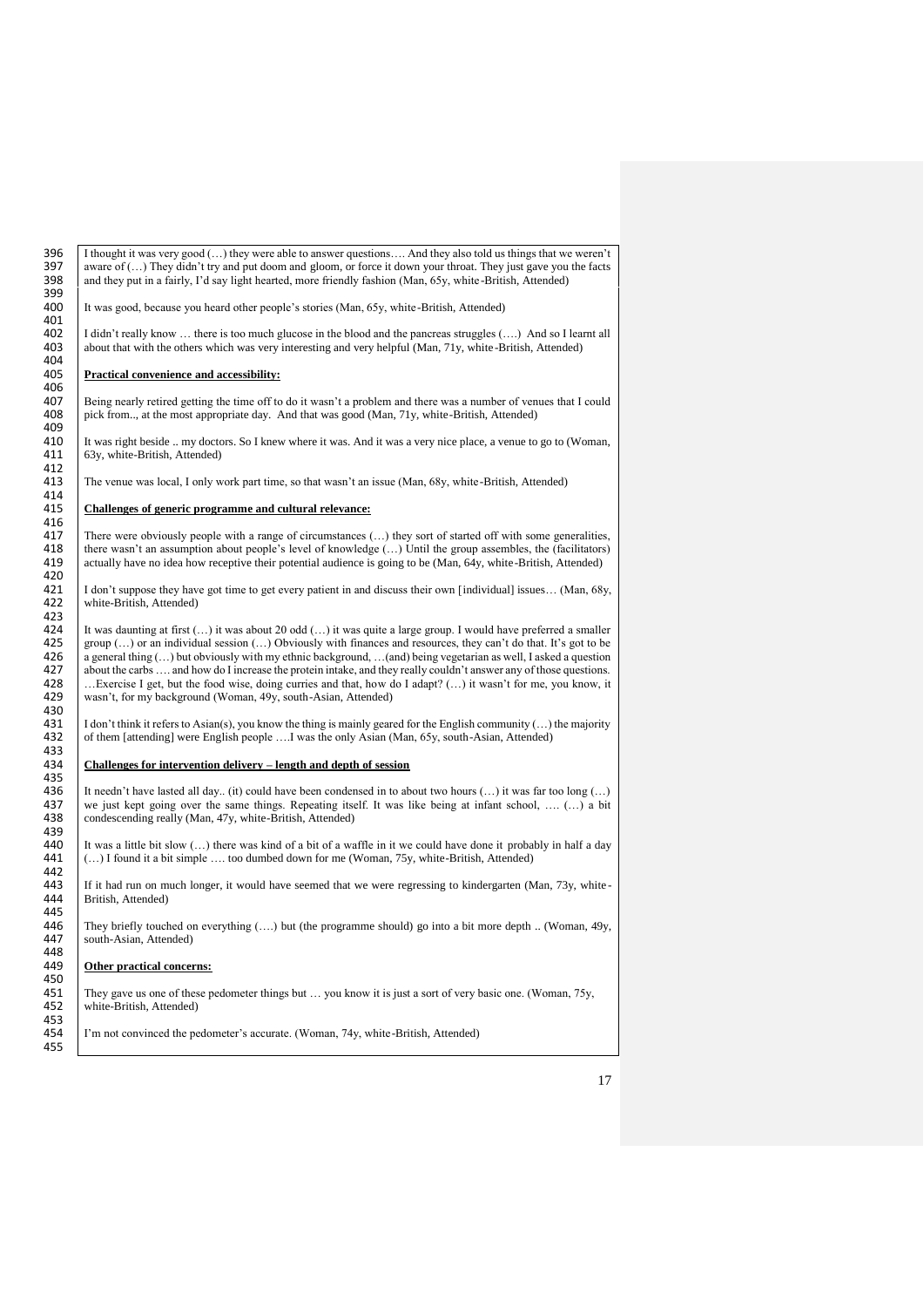456 Because I work full time, I had to book a locum ... so that I could have a day off, ... so it did cost me quite a bit of noney you know because it (intervention session) was on a week day (Man, 65y, south-Asian, Attend money you know because it (intervention session) was on a week day (Man, 65y, south-Asian, Attended)

#### 458<br>459 459 **Positive impacts of intervention:**

460<br>461 461 A lot of people didn't realise about these traffic lights on food - you know - I think they are a good thing  $(...)$  I<br>462 have definitely started to eat a bit more fruit, again (Woman, 48y, white-British, Attended) 462 have definitely started to eat a bit more fruit, again (Woman, 48y, white-British, Attended) 463 I learnt quite a few things from it (...) We are eating a lot more sensibly now... and ... 463 I learnt quite a few things from it (…) We are eating a lot more sensibly now… and … well we have always 464 walked for miles every week. (Man, 47y, white-British, Attended) 465 It was a bit of a wakeup call  $(...)$ , it probably wouldn't have dawn 465 It was a bit of a wakeup call  $(...)$ , it probably wouldn't have dawned on me that it (risk of diabetes) was an issue (Man, 64y, white-British, Attended) (Man, 64y, white-British, Attended) 467<br>468

#### 468 **Impact of attendance – concerns:**

469<br>470 470 I think the whole thing was a tick box exercise to say 'right,  $(...)$  we've covered it, we've told them that they're 471 redishedic get on with it'  $(+)$  I've not come out with anything really  $(+)$  if I'd known that I do 471 pre diabetic, get on with it'  $(...)$  I've not come out with anything really  $(...)$  if I'd known that, ... I don't think I would have bothered  $(...)$  I could have just Googled it (Woman, 49y, south-Asian, Attended) would have bothered (...) I could have just Googled it (Woman, 49y, south-Asian, Attended) 473

It would have been [useful] if you could take it all in (Woman, 80y, white-British, Attended)

475<br>476 476 One of the [educators] said after three months you can go and have another HBA1C done and then he said it might 477 show a bit of difference - but nobody has contacted me (Man, 65y, south-Asian, Attended) show a bit of difference - but nobody has contacted me (Man, 65y, south-Asian, Attended)

#### 480 **Stakeholder professional perspectives**

478 479

18 Stakeholders implementing the intervention perceived the education sessions to be a useful resource, and the programme to be positively experienced by staff and patients. However, some primary care stakeholders questioned feasibility and sustainability because of limited time and financial constraints, not only for staff but also for patient engagement. They suggested other less time-consuming and potentially cost-effective ways to deliver prevention information to those at risk were also needed, including audio-visual or online resources. Stakeholders further debated a tension between adopting a locality-wide model of primary care to deliver sessions in the community as happened here, or a model of intervention facilitation within individual general practices themselves as part of routine care, or achieving an appropriate balance between the two. Some suggested the principal reason the intervention was implemented was because the GP Federation facilitated the identification of eligible participants and organised the invitations on behalf of practices, using a locality-based coordinator, which reduced the workload of busy general practice teams. In contrast, others felt resourcing and initiating more of this work, for example with a designated individual, within each general practice would have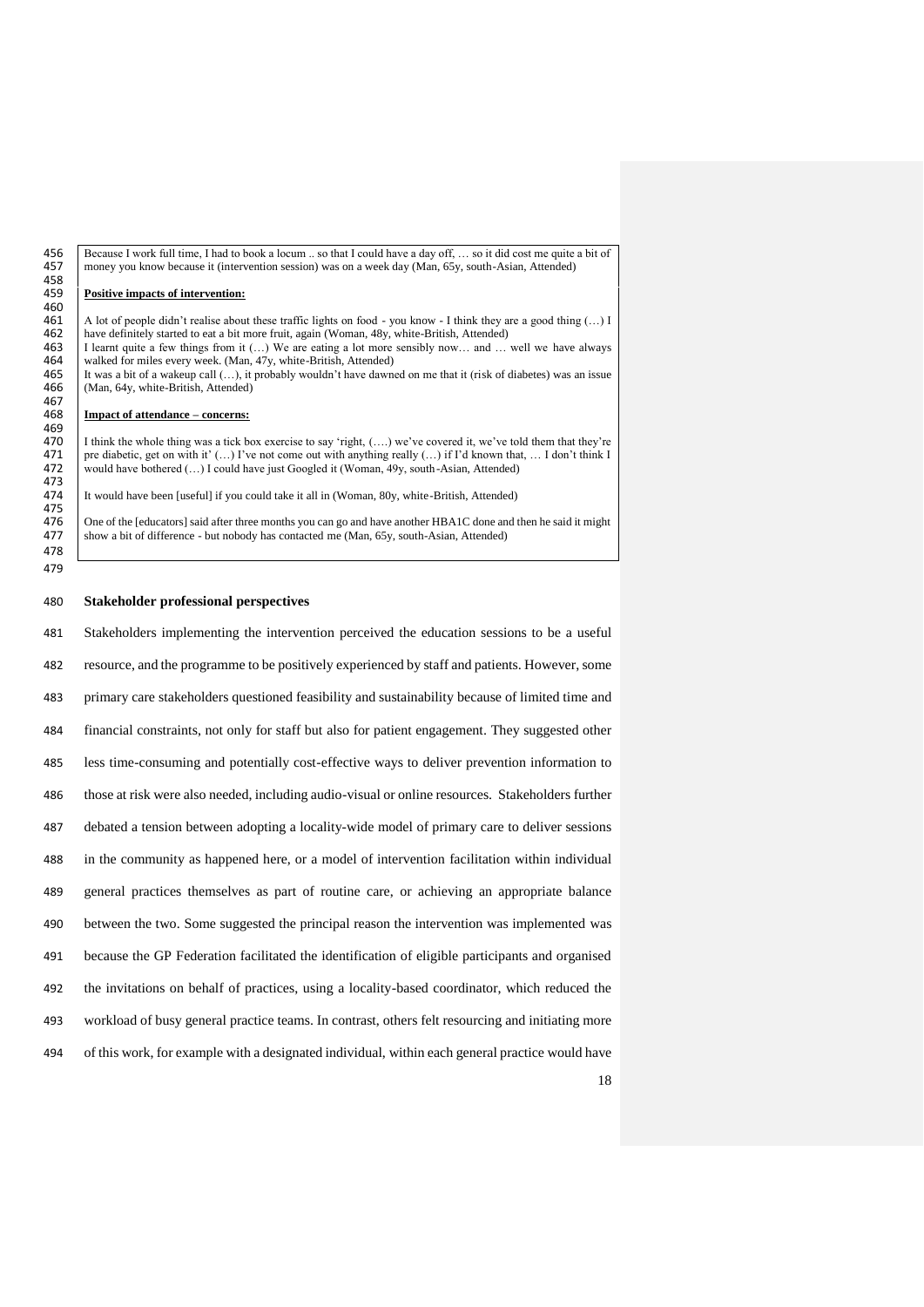495 been preferable, to increase patient engagement and awareness of their elevated risk, to 496 facilitate referral to the intervention (see Box 5).

497

| 498 | Reflecting on the intervention programme, stakeholders identified several issues that had not     |
|-----|---------------------------------------------------------------------------------------------------|
| 499 | been actively anticipated. This included the generally low awareness patients had of their high   |
| 500 | risk of T2DM, how this may have affected engagement, and the need for this to be improved         |
| 501 | before referral or with offer of intervention. They underlined the absence of clear prevention    |
| 502 | pathways hereto for people they identified at high-risk of T2DM, and the wider ethical            |
| 503 | challenge this posed (see Box 5). Stakeholders felt this was an issue that general practices were |
| 504 | increasingly aware of, and trying to address. Similarly, they identified the importance of follow |
| 505 | up and continuity of support for prevention, with potential for general practices to undertake    |
| 506 | this and monitor of patients to capitalise on investment in the intervention (see Box 5).         |

507

# 508 **Box 5: Stakeholder professionals' perspectives** 508<br>509<br>510

# 510 **Views of stakeholders – approaches Approaches to supporting intervention:** 511

512 The thing that made it work and the reason it did work was being able to employ the project coordinator to pick<br>513 up the work on behalf of the practices. So they weren't asking practices to do any additional work tha 513 up the work on behalf of the practices. So they weren't asking practices to do any additional work that took them<br>514 away from their normal day to day resource. (...) because general practice is so stretched (General 514 away from their normal day to day resource. (…) because general practice is so stretched (General Practice Business Manager)

516 517 I don't think it's sustainable as it is, not with a whole day programme (...) the message is very important, but I think delivering it in the current format is not really achievable under current financial constraints 518 think delivering it in the current format is not really achievable under current financial constraints and also<br>519 constraints for the patient in terms of time (...) I mean one way would be a.. web based video ...to s constraints for the patient in terms of time (...) I mean one way would be a.. web based video ...to see this programme delivered in a shorter space of time, without actually attending. (General Practitioner)

 $\frac{521}{522}$ 522 The referral pathway that would be ideal was the opportunistic one where the patients (see) the GP or the 523 healthcare professional and then are being asked and being referred on, just didn't happen. (Project Facilit healthcare professional and then are being asked and being referred on, just didn't happen. (Project Facilitator 2) 524

525 I would (....) maybe fund somebody within a practice for a small number of hours.. I think one of the barriers 526 maybe people didn't quite understand who was contacting them and why and where that fitted in (...) If 526 maybe people didn't quite understand who was contacting them and why and where that fitted in (...) If the<br>527 eceptionist (they) know or who ever contacts them. I think it gives (...) reassurance it is something worth 527 receptionist (they) know or who ever contacts them, I think it gives (...) reassurance it is something worth doing<br>528 and it feels more it came from your GP (...) (GP Manager) and it feels more it came from your GP  $(...)$  (GP Manager)

529<br>530<br>531 I think the reason why people didn't take part, whether it was because it wasn't practice based, or the main barrier 531 was time, or whether they didn't understand quite how Let's Prevent fitted in with practices. (General Practice Manager) Manager)

533<br>534 534 **Stakeholders –An anticipating challenges for patient engagement:** 535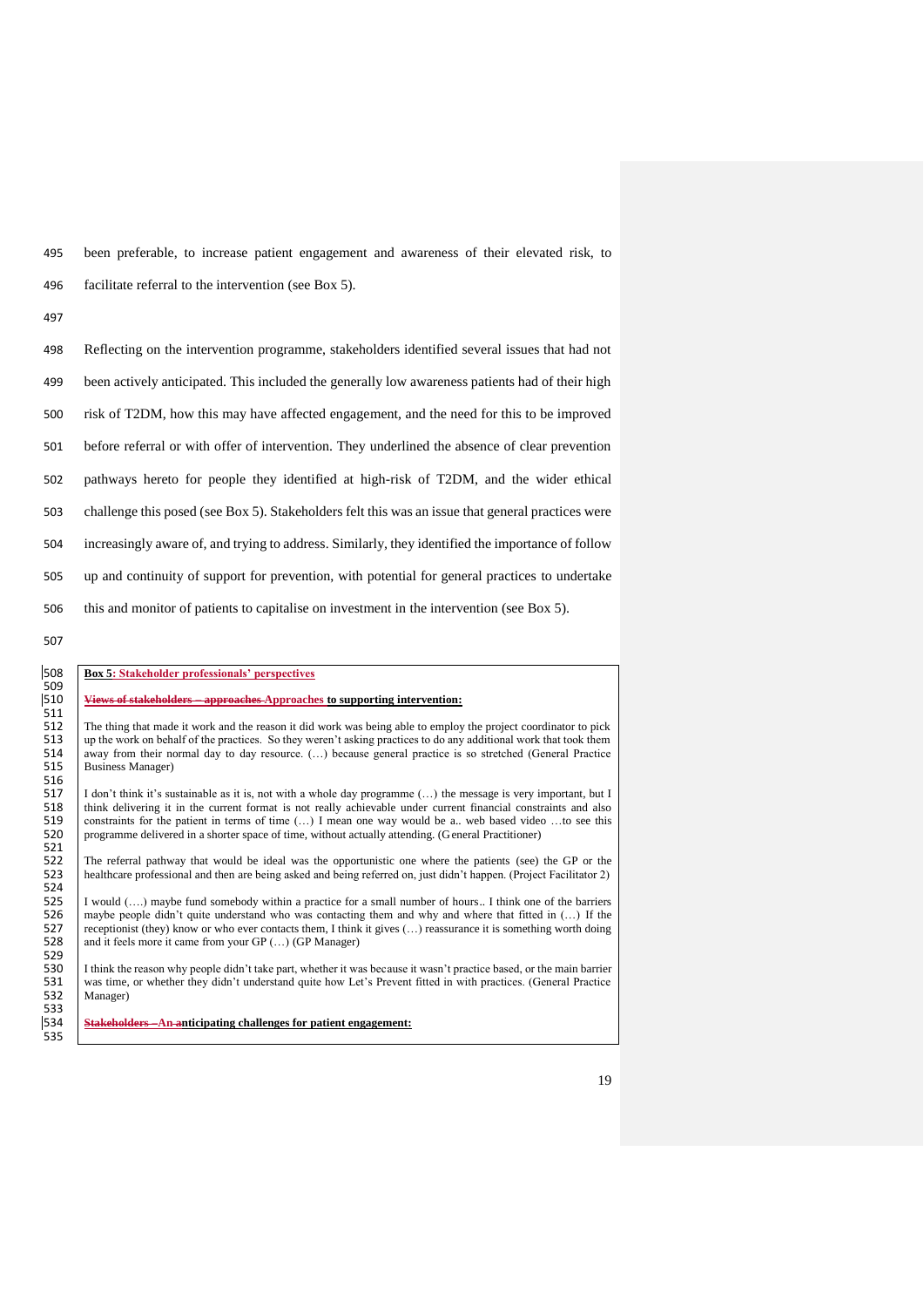536 So one of the first questions that you ask people [at the education session] is 'how did you find out you had pre-<br>537 diabetes?' and most people, the vast majority ... said that 'I didn't know until I got a letter inv 537 diabetes?' and most people, the vast majority ... said that 'I didn't know until I got a letter inviting me to come<br>538 here' I think 90% of people said that. (Intervention Educator). here' I think 90% of people said that. (Intervention Educator).

539<br>540 540 There were some that were really quite upset nobody had ever told them and they only found out by the letter 541 ...they were considered pre-diabetic. (Project Facilitator 1). 541 ...they were considered pre-diabetic. (Project Facilitator 1).<br>542 You've got a register of people [with pre-diabetes] ....then

542 You've got a register of people [with pre-diabetes] ....then obviously something like this [intervention] comes 543 along and you're pulling patients off, almost with the assumption that patients know they're already o 543 along and you're pulling patients off, almost with the assumption that patients know they're already on that patients (GP Federation Stakeholder X). register. (GP Federation Stakeholder X).

545 546 It's slightly unethical really (...) To actually identify somebody at risk of something, it's like having a genetic test, for whatever and not being told the results (...) it's like we know and you don't (Intervention test, for whatever and not being told the results (...) it's like we know and you don't (Intervention Educator)

548<br>549 549 I think some GPs are not letting their patients know that they are pre-diabetic and (then) the patient is kind of a<br>550 I ittle bit perplexed as to what's going on  $(...)$  It's something we're working on ... formalising h 550 little bit perplexed as to what's going on  $(...)$  It's something we're working on  $...$  formalising how to let patients 551 know and give them advice other than just attend these (DPP) courses "(General practitioner) know .. and give them advice .. other than just attend these (DPP) courses."(General practitioner).

552 553 The main thing is to make sure that going forward that people who did attend are monitored (...) for a change in their outcome" (Practice Manager). their outcome" (Practice Manager).

#### 555 556

# 557 **DISCUSSION**

558 *Principal findings*

 This study suggests the *Lets Prevent* pragmatic diabetes prevention intervention, implemented in community practice, is acceptable and could be helpful for those who attend. Respondents were most positive about supportive interaction with others, educator expertise, dietary advice, and local accessibility. Those who engaged tended to be older, white, often retired and with time to attend, who were motivated to and reported making changes to their lifestyle. While

564 the challenge of offering education suitable for all was recognised, some experiences of the

565 intervention were perceived more negatively. These included lack of depth or cultural

566 relevance in content, finding the session over-long or repetitive, doubts about quality of

- 567 pedometers provided, and absence of follow up after the intervention.
- 568

569 Key factors hindering engagement were lack of preparedness for the intervention offer, with

570 low prior awareness of elevated diabetes risk. Most had little preceding communication about

571 this. Those who defaulted from, or who declined the intervention were apprehensive, uncertain

572 or unconvinced about whether they were at risk. They sought more specific information about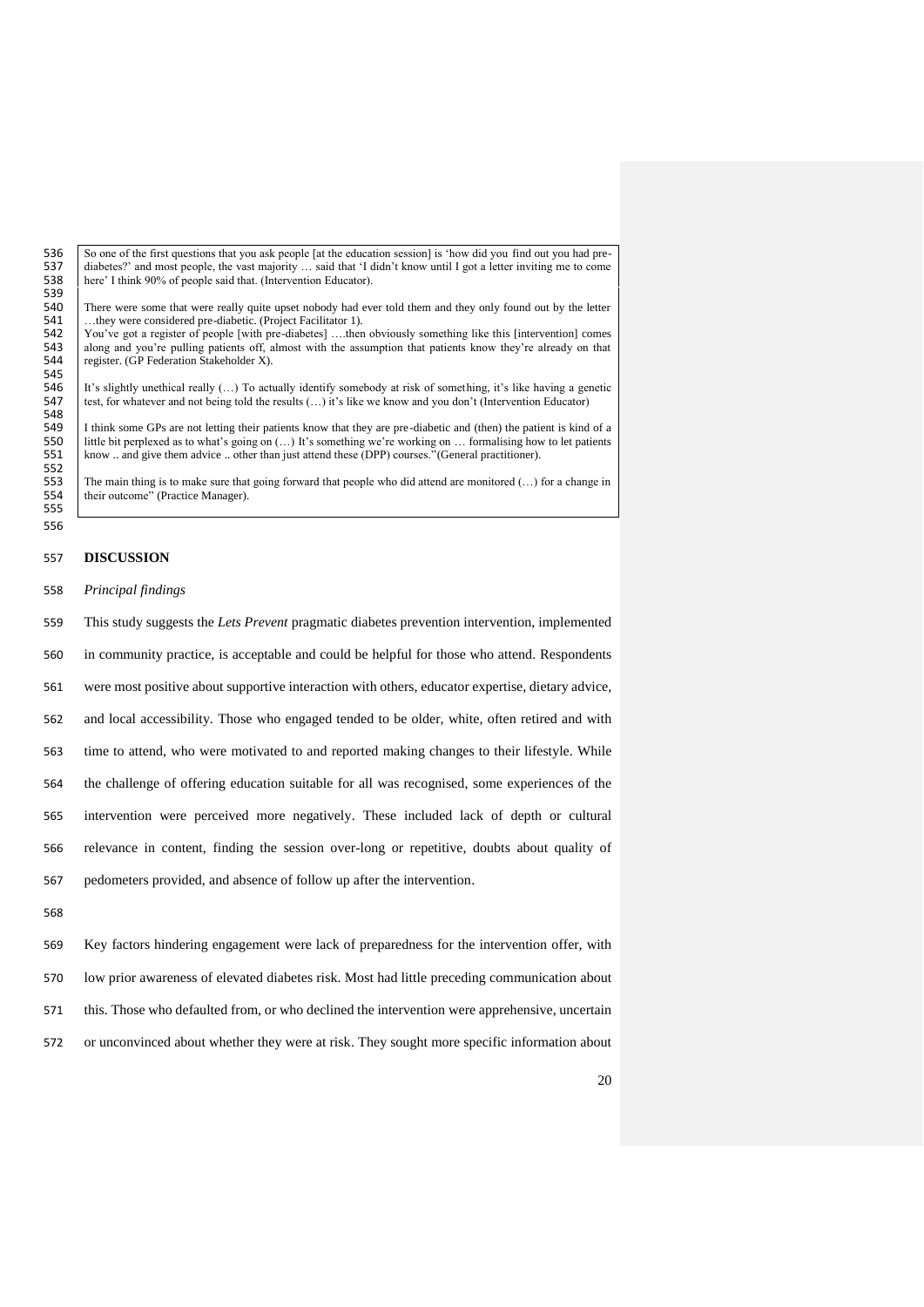intervention content, and were deterred by the day-long commitment, group format or competing obligations to work and family. Local providers welcomed the opportunity for prevention offered, but highlighted challenges for engagement, such as communication of risk to patients, and for implementation.

### *Strengths and limitations*

 This study provides insights into how implementation of a pragmatic diabetes prevention programme was experienced in real-life practice, suggesting how patient engagement might be enhanced, and aspects of the intervention that might be developed. The purposeful sample reflects the demographic age, gender and ethnic profile of the population who had the intervention, and local stakeholders directly involved. A particular strength is inclusion of those who declined the intervention offer or who accepted but then defaulted from attendance. Other strengths are that data were generated and analysed by two researchers of different disciplinary backgrounds, who were not involved in developing or implementing the *Lets Prevent* 587 intervention itself. In addition, stakeholder input to study conduct was gained throughout theits 588 development, and in addition to plans for implementation of the Let's Prevent intervention 589 <u>itself.</u>

 Limitations of this work should be noted. The ethnic composition of our patient sample reflected that of the population opting to receive the intervention, which was almost 80% white. In practice, this constrained the wider ethnic diversity of those willing to be interviewed. We successfully included people with a range of educational levels, and South Asian and Chinese- origin respondents in our sample but acknowledge ethnic diversity was limited. Quantitative evaluation is also needed, with process and outcome data for the whole population approached for intervention, and this is being undertaken and reported separately. This included reasons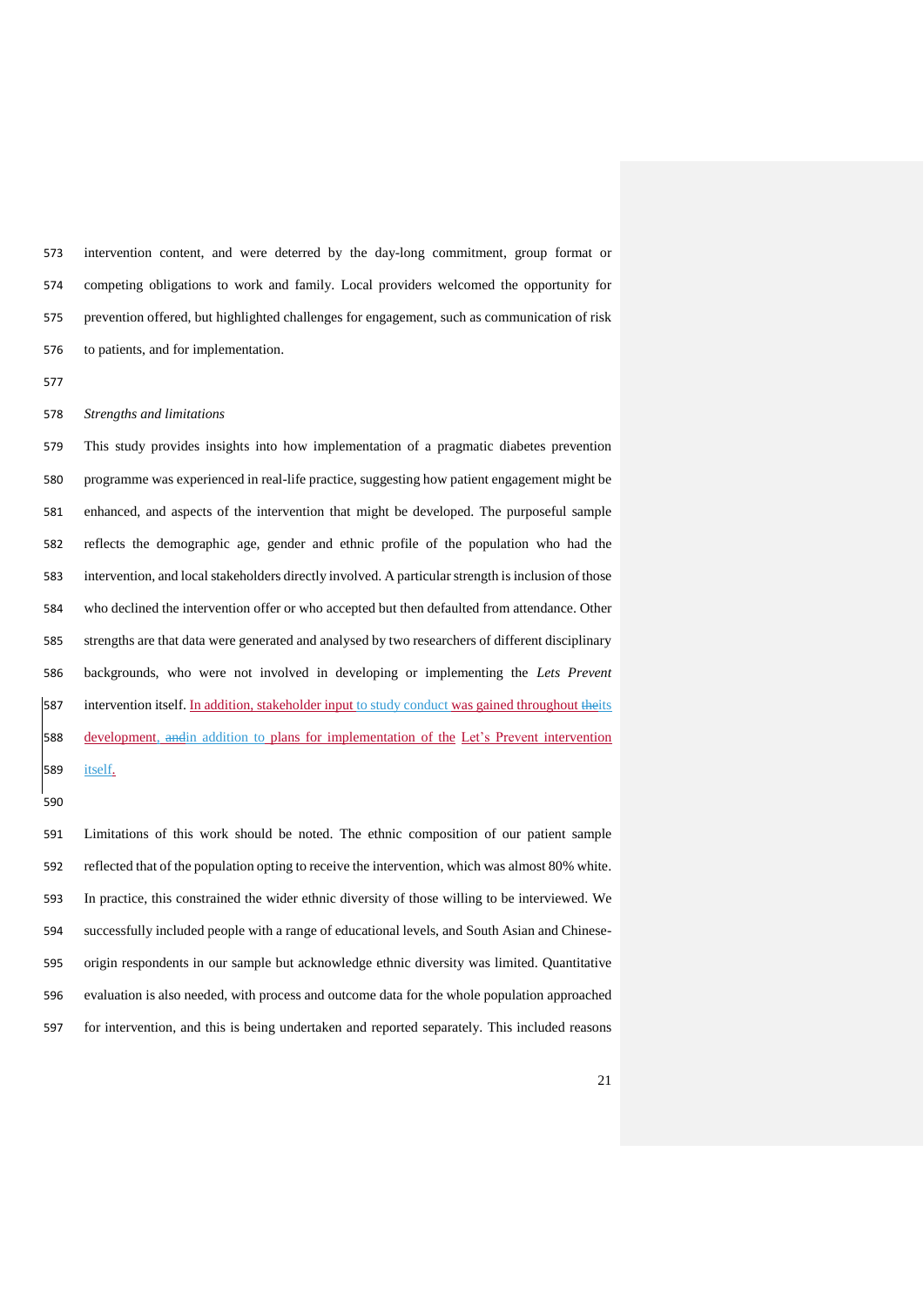**Formatted:** Highlight

 for declining the intervention recorded for 169 people and the current findings are consistent with these. Our qualitative findings should be regarded with respect to the study sample and context described.

*Relation to other studies*

 Recent evaluation of the first national wave of the NHS Diabetes Prevention Programme across seven demonstrator sites in 2016, reviewed service procedures for the specified intensive interventions (using structured group education, similar to *Lets Prevent*, but delivered to groups of 15-20 adultsin at least 13 sessions over 9 months). That review included qualitative research with stakeholders and 21 service-users [20], identifying or anticipating issues consistent with the current findings. Stakeholders highlighted concerns for patient referral and uptake, the role of primary care in supporting this, long-term sustainability, intervention reach and equity. Service users reported benefit from social support of peers, and the challenges and opportunities of modifying diet. The current study adds to this work by offering experiences of a diabetes prevention intervention in more detail, by also including perspectives of those who defaulted from or declined intervention, and by providing insights in to the use of a more pragmatic single session intervention. This may be of particular relevance given lower completion rates in similar US diabetes prevention programmes with increasing number or length of intervention sessions [21].

 Current evidence [22] suggests the delivery and content of public health educational 619 interventions is necessarily highly variable. While interventions may improve knowledge, skills, self-efficacy, attitudes or behaviour, for example, firmer evidence providing clearer understanding of how such changes may occur is still needed.. The change approach used in the *Let's Prevent* intervention is summarised elsewhere [12-15]. Recent work advocates more **Field Code Changed**

**Field Code Changed**

**Field Code Changed**

**Field Code Changed**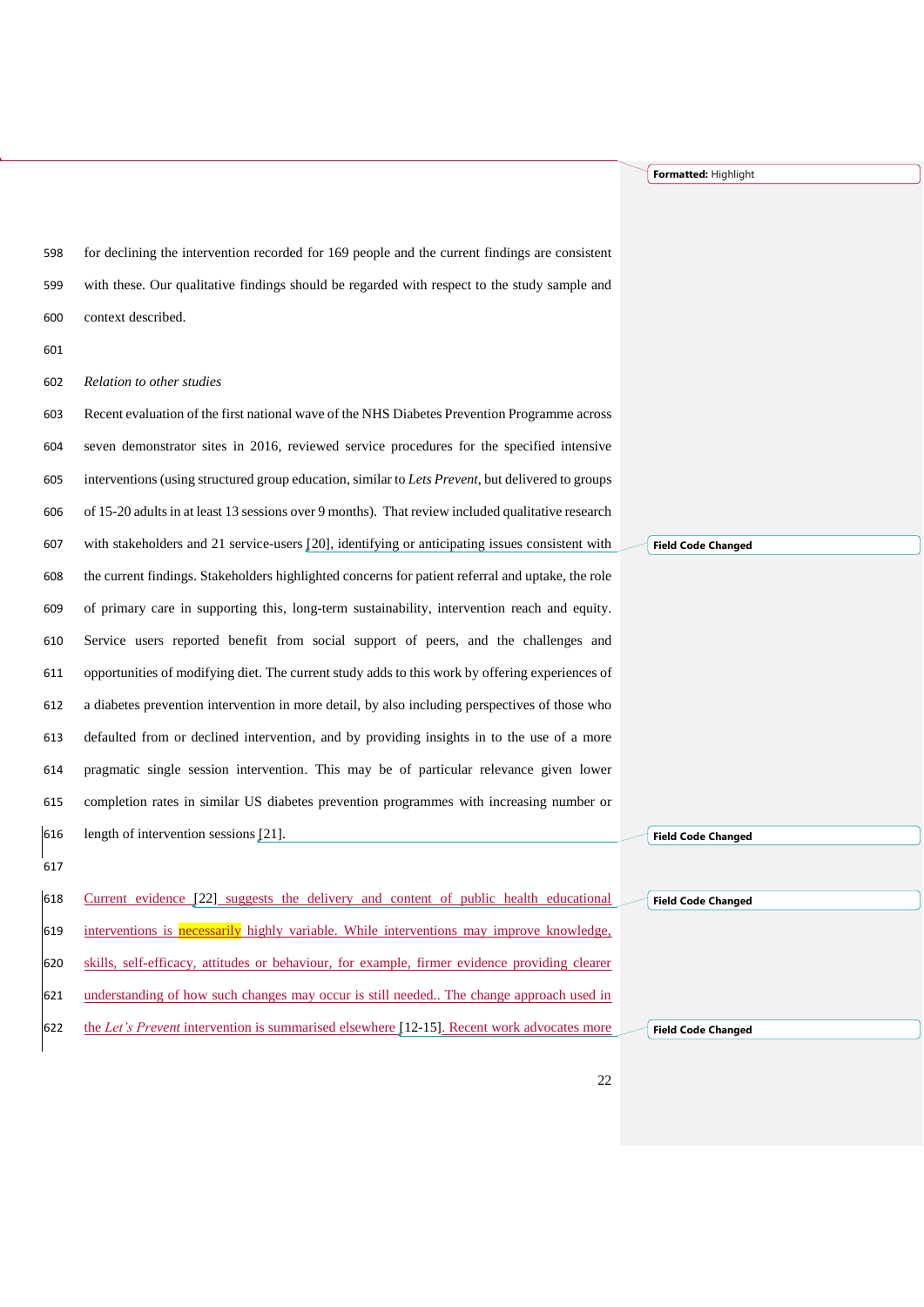| 623 | integrated approaches, for example combining a Capabilities, Opportunities, Motivation-             |                           |
|-----|-----------------------------------------------------------------------------------------------------|---------------------------|
| 624 | <b>Behaviour (COM-B)</b> model [23] with behavioural insights (such as the MINDSPACE                | <b>Field Code Changed</b> |
| 625 | framework [24]) to promote behaviour change in the NHS Diabetes Prevention Programme                | <b>Field Code Changed</b> |
| 626 | [25]                                                                                                | <b>Field Code Changed</b> |
| 627 |                                                                                                     |                           |
| 628 | Implications for practice, policy and future research                                               |                           |
| 629 | Our findings underline that structured group education intervention for diabetes prevention         |                           |
| 630 | may work well for participants who engage with and complete intervention sessions, for              |                           |
| 631 | example those who are older, more health conscious and from less deprived and white-                |                           |
| 632 | European backgrounds-[14]. However, significant challenges for reaching those from socially         | <b>Field Code Changed</b> |
| 633 | deprived and ethnically diverse communities remain, with concerns for equity and impact, in         |                           |
| 634 | addition to resource-related long term sustainability [20]. This remains true in other contexts     | <b>Field Code Changed</b> |
| 635 | such as diabetes screening $[26]$ .                                                                 | <b>Field Code Changed</b> |
| 636 |                                                                                                     |                           |
| 637 | The study emphasises how evidence accrued in a formal trial, with consenting randomised             |                           |
| 638 | participants [12], can differ from real life experience (despite attempts made to culturally tailor |                           |
| 639 | intervention content). One intervention model is unlikely to engage all those at high risk or be    |                           |
| 640 | effective for all, and greater attention to the local socio-demographic context is needed. Failure  |                           |
| 641 | to reach younger people of working age under 60 years, and in particular those from more            |                           |
| 642 | deprived and minority ethnic communities, at highest elevated risk of diabetes, risks further       |                           |
| 643 | perpetuating health inequalities. Cultural adaptation of interventions, with appropriate            |                           |
| 644 | community support for engagement and delivery, tailored for local communities may help [27].        | <b>Field Code Changed</b> |
| 645 | This approach has shown promise, for example with UK Pakistani women [28]. This might               | <b>Field Code Changed</b> |
| 646 | include not only 'generic' but also designated sessions for specific groups, which was not          |                           |
| 647 | possible in the current implementation.                                                             |                           |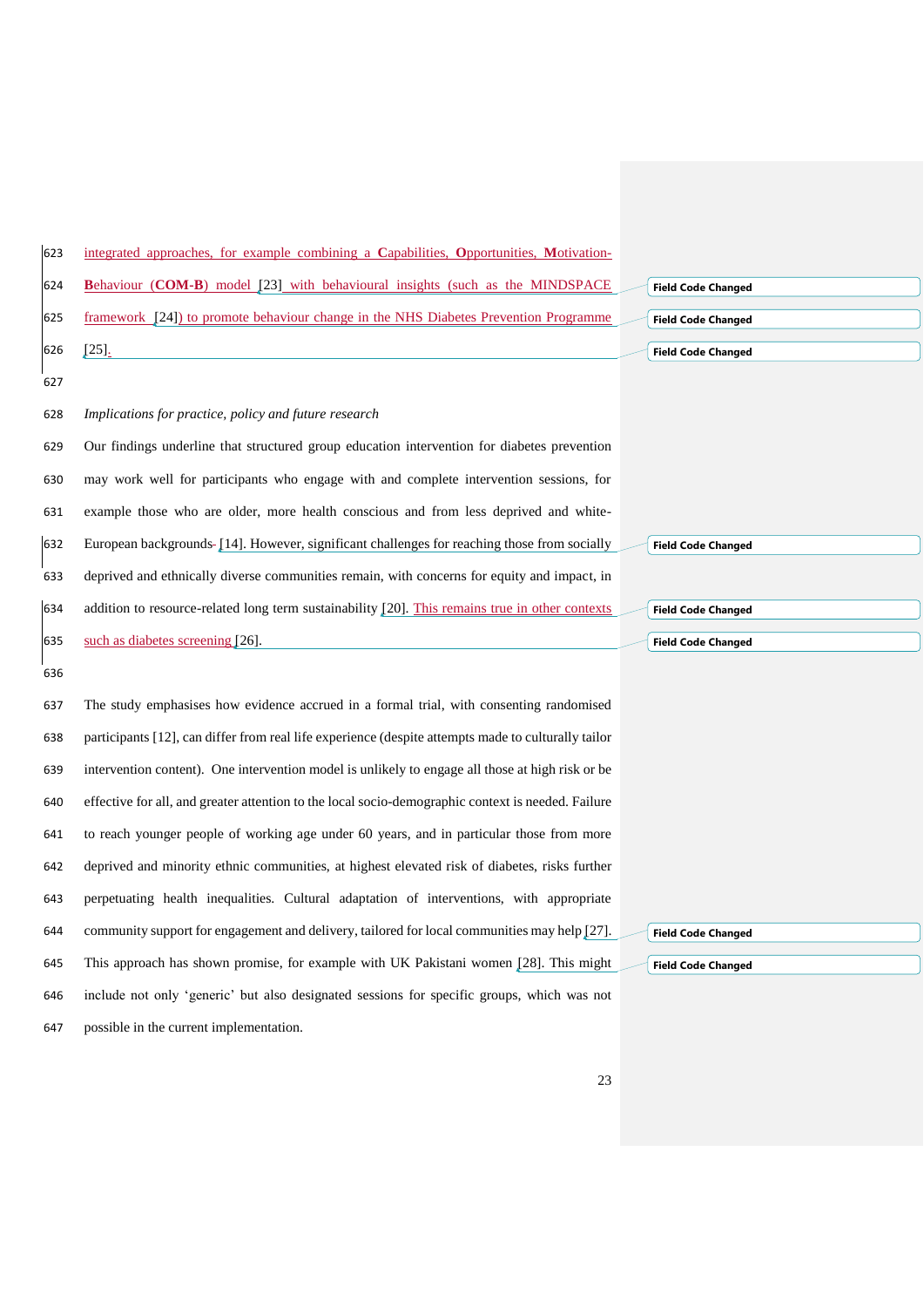Respondents' experiences point to specific considerations for further Lets Prevent development, but also expose the tension between using a pragmatic lower intensity intervention or offering more resource-intensive multiple sessions over time. A single 6-hour session was felt over-long or was difficult to commit to, yet greater depth of content, more culturally-specific content, and follow up would have been welcomed. Replacing some of the time-intensive face-to-face contact of traditional intervention approaches by exploiting online, smart-phone or other digital technologies are promising possibilities [29], as some stakeholders suggested here, and might also engage younger people and those in work.

 Users' lack of awareness or confusion about elevated risk and lack of preparedness for the 659 intervention offer were major issues for engagement and uptake. This highlights the importance of improving effective communication of raised diabetes risk prior to, and as part of intervention referral. Both user respondents and primary care stakeholders noted better mechanisms needed to be in place for this to happen. This should include when elevated diabetes risk is identified by NHS Health Checks. More direct individualised communication by GPs may be preferable, as some users suggested, in addition to adequate specific information accompanying the intervention offer, and active primary care follow-up after the intervention. More specific general practice phone contact to patients at any of these stages might also be considered.

 With largely locality-wide facilitation of implementation here, no costs were borne by general practices themselves, but stakeholders debated what might be better done at individual practice level versus using a locality approach. Achieving an appropriate balance between the two will be important for diabetes prevention interventions and underlines the importance of linking

**Field Code Changed**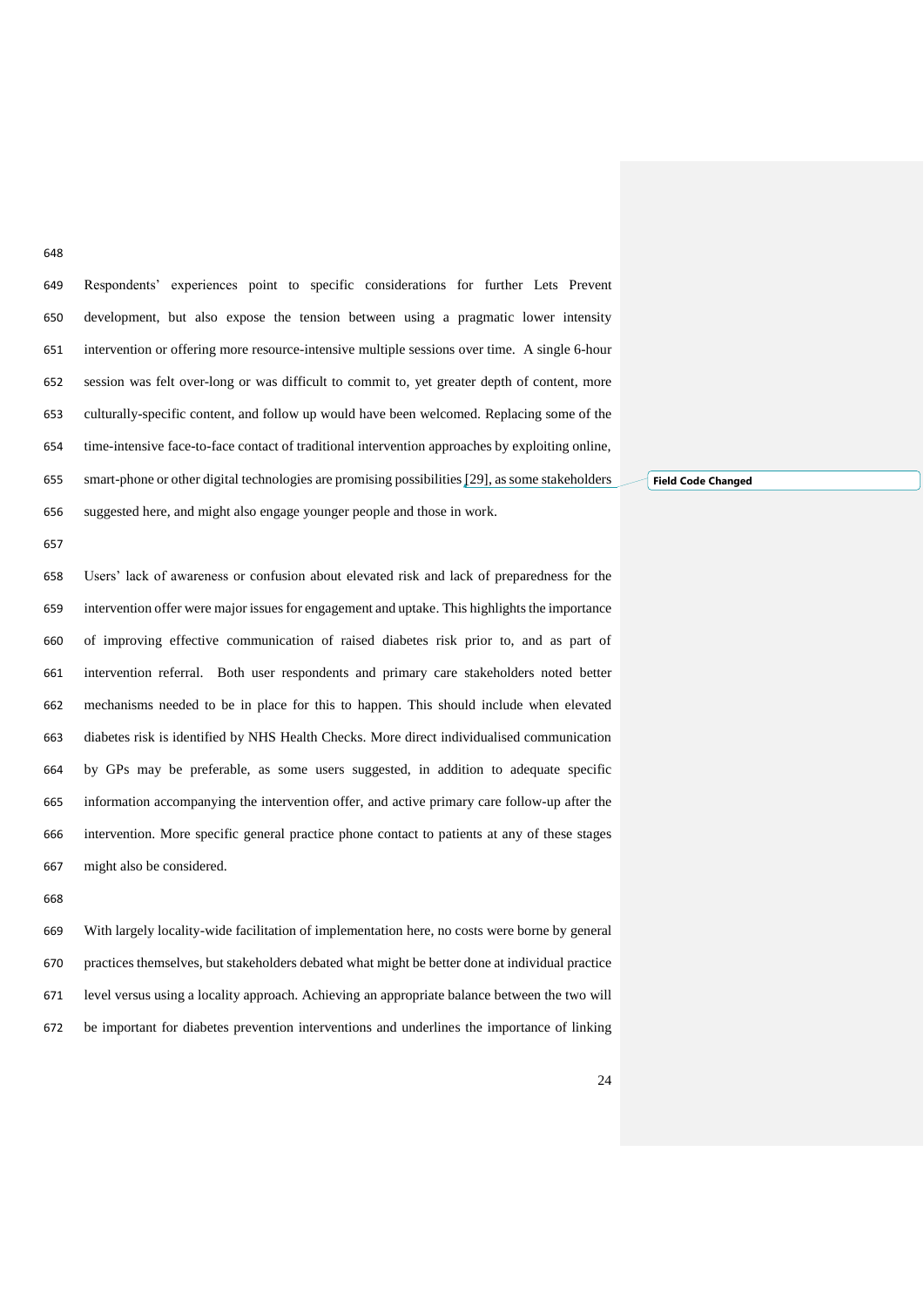services within local systems for this purpose (such as CCG, Local Authority public health and leisure, primary care general practices). While stakeholders were positive about this intervention overall, they questioned sustainability given constraints on time, staff capacity and future resource allocation, presenting a challenge for diabetes prevention programmes going forward [19].

*Conclusion*

 This pragmatic diabetes prevention intervention introduced in to practice was acceptable and feasible, particularly for older and health-motivated people with time to attend. Further development of this, or other interventions is needed to enable wider and more socially diverse engagement of people at risk, and to avoid perpetuating health inequalities. Better pre- intervention information and effective communication of diabetes risk are required, with closer integration of services to facilitate engagement, uptake and follow up.

 **Funding Statement**: This study was funded by the Division of Primary Care, University of Nottingham and NIHR CLARHC East Midlands. Implementation of the intervention was supported by NIHR CLARHC East Midlands and the East Midlands Academic Health Science Network (AHSN).

 **Ethical approval:** was obtained from University of Nottingham Faculty of Medicine and Health Sciences Research Ethics Committee (Reference: A15032016).

 **Declaration of Competing Interests:** NA, JK have no conflicts of interest to declare. TY and HD were involved in intervention implementation as part of the Lets Prevent team. TY has also contributed to the design of a diabetes prevention programme run through an NHS (University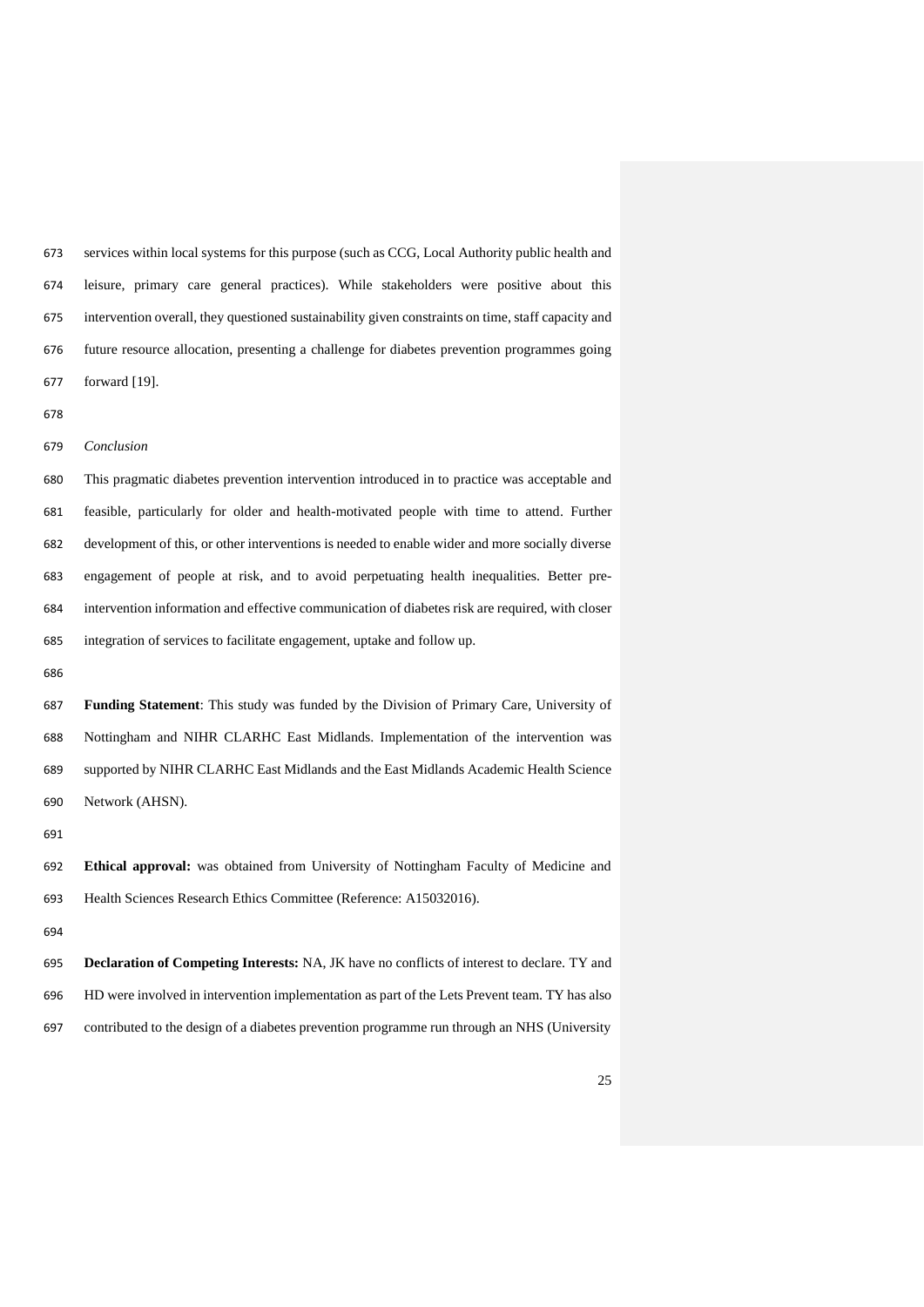| 698 | Hospitals of Leicester NHS Trust) and industry (Ingeus UK Limited) collaboration which is       |
|-----|-------------------------------------------------------------------------------------------------|
| 699 | part of the tendering framework for Healthier You: The NHS Diabetes Prevention Service.         |
| 700 |                                                                                                 |
| 701 | Data Sharing Statement: Data are available from the authors.                                    |
| 702 |                                                                                                 |
| 703 | Author Contributions: NA carried out fieldwork and data generation supervised by JK, who        |
| 704 | was principal investigator. NA and JK analysed the data, and wrote the paper. HD and TY         |
| 705 | supported liaison with the implementation project, and helped revise the paper. All authors     |
| 706 | reviewed and approved the final draft of the paper.                                             |
| 707 |                                                                                                 |
| 708 | Other Contributors: The Let's Prevent project implementation group, including Pat               |
| 709 | Drinkwater for assistance with participant recruitment and Naina Patel for qualitative protocol |
| 710 | development and PPI work.                                                                       |
| 711 |                                                                                                 |
| 712 | Acknowledgements: We thank all interviewees and others who supported this project,              |
| 713 | including University of Nottingham as study sponsor, North Charnwood GP Federation, the         |
| 714 | Let's Prevent project implementation group, including Pat Drinkwater for assistance with        |
| 715 | participant recruitment and Naina Patel for qualitative protocol development and PPI work, our  |
| 716 | interview transcribers, and Pamela Pepper for administrative research support at the Division   |
| 717 | of Primary Care, University of Nottingham.                                                      |
| 718 |                                                                                                 |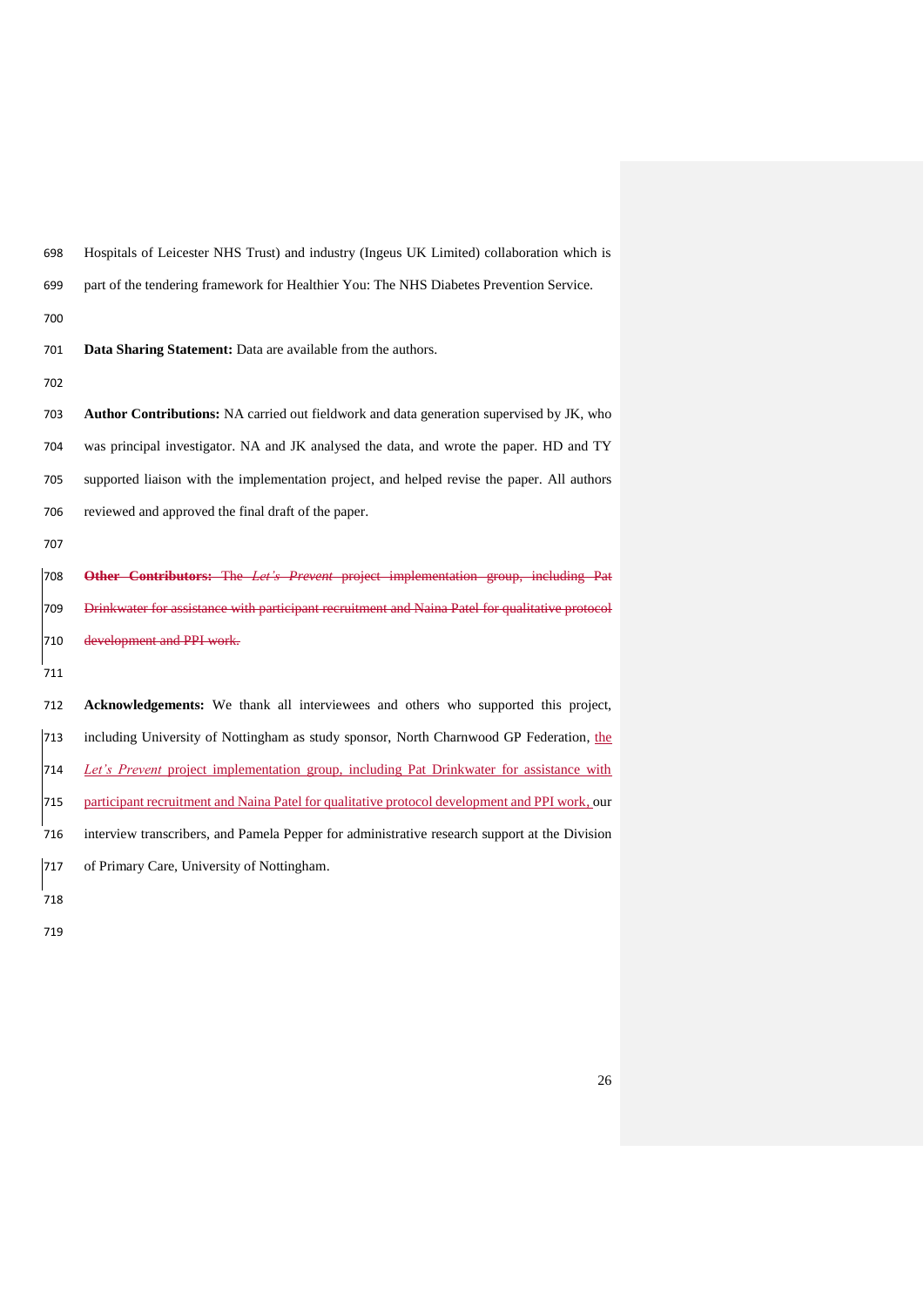#### **REFERENCES** 720<br>721

| 721 |                |                                                                                                  |
|-----|----------------|--------------------------------------------------------------------------------------------------|
| 722 | $\mathbf{1}$ . | NCD Risk Factor Collaboration., Worldwide trends in diabetes since 1980: a pooled analysis       |
| 723 |                | of 751 population-based studies with 4.4 million participants. The Lancet, 2016. 387(10027):     |
| 724 |                | p. 1513-1530.                                                                                    |
| 725 | 2.             | Hex, N., et al., Estimating the current and future costs of Type 1 and Type 2 diabetes in the    |
| 726 |                | UK, including direct health costs and indirect societal and productivity costs. Diabetic         |
| 727 |                | Medicine, 2012. 29(7): p. 855-862.                                                               |
| 728 | 3.             | Diabetes UK., Facts and Stats. 2016, Diabetes UK: London.                                        |
| 729 | 4.             | NHS England., Five year forward view. 2014, Public Health England.                               |
| 730 | 5.             | Gillies, C.L., et al., Pharmacological and lifestyle interventions to prevent or delay type 2    |
| 731 |                | diabetes in people with impaired glucose tolerance: systematic review and meta-analysis.         |
| 732 |                | BMJ, 2007. 334(7588): p. 299.                                                                    |
| 733 | 6.             | Schwarz, P.E., et al., Nonpharmacological interventions for the prevention of type 2 diabetes    |
| 734 |                | mellitus. Nature Reviews Endocrinology, 2012. 8: p. 363.                                         |
| 735 | 7.             | NHS England. Thousands to benefit as first wave of NHS Diabetes Prevention Programme             |
| 736 |                | national rollout is announced. 2016; Available from:                                             |
| 737 |                | https://www.england.nhs.uk/2016/03/nhsdpp/.                                                      |
| 738 | 8.             | Barron, E., et al., Progress of the Healthier You: NHS Diabetes Prevention Programme:            |
| 739 |                | referrals, uptake and participant characteristics. Diabetic Medicine, 2017: p. n/a-n/a.          |
| 740 | 9.             | Gray, L.J., et al., Implementation of the automated Leicester Practice Risk Score in two         |
| 741 |                | diabetes prevention trials provides a high yield of people with abnormal glucose tolerance.      |
| 742 |                | Diabetologia, 2012. 55(12): p. 3238-3244.                                                        |
| 743 | 10.            | Medical Research Council., A framework for development and evaluation of RCTs for                |
| 744 |                | complex interventions to improve health. 2000, Medical Research Council: London, United          |
| 745 |                | Kingdom.                                                                                         |
| 746 | 11.            | Medical Research Council., Developing and evaluating complex interventions: new quidance.        |
| 747 |                | 2008, Medical Research Council: London, United Kingdom.                                          |
| 748 | 12.            | Davies, M.J., et al., A community based primary prevention programme for type 2 diabetes         |
| 749 |                | integrating identification and lifestyle intervention for prevention: the Let's Prevent Diabetes |
| 750 |                | cluster randomised controlled trial. Preventive Medicine, 2016. 84: p. 48-56.                    |
| 751 | 13.            | Troughton, J., et al., Development of a lifestyle intervention using the MRC framework for       |
| 752 |                | diabetes prevention in people with impaired glucose regulation. Journal of Public Health,        |
| 753 |                | 2015.                                                                                            |
| 754 | 14.            | Gray, L.J., et al., Engagement, retention, and progression to type 2 diabetes: a retrospective   |
| 755 |                | analysis of the cluster-randomised "Let's Prevent Diabetes" trial. PLoS medicine, 2016. 13(7):   |
| 756 |                | p. e1002078-e1002078.                                                                            |
| 757 | 15.            | Yates, T., et al., Walking Away from Type 2 diabetes: a cluster randomized controlled trial.     |
| 758 |                | Diabetic Medicine, 2017. 34(5): p. 698-707.                                                      |
| 759 | 16.            | Ackermann, R.T., et al., Translating the Diabetes Prevention Program into the Community          |
| 760 |                | The DEPLOY Pilot Study. American Journal of Preventive Medicine, 2008. 35(4): p. 357-363.        |
| 761 | 17.            | Absetz, P., et al., Type 2 diabetes prevention in the "real world;" one-year results of the GOAL |
| 762 |                | Implementation Trial. Diabetes Care, 2007. 30(10): p. 2465-2470.                                 |
| 763 | 18.            | Desmond Collaborative. Developing quality structured education in Diabetes, providing            |
| 764 |                | award-winning training. 2008 19.01.2018]; Available from: http://www.desmond-                    |
| 765 |                | project.org.uk/.                                                                                 |
| 766 | 19.            | National Institute for Health Research, Patient and public involvement in health and social      |
| 767 |                | care research: a handbook for researchers. 2014.                                                 |
| 768 | 20.            | Penn, L., et al., NHS Diabetes Prevention Programme in England: formative evaluation of the      |
| 769 |                | programme in early phase implementation. 2018. 8(2).                                             |

# **Field Code Changed**